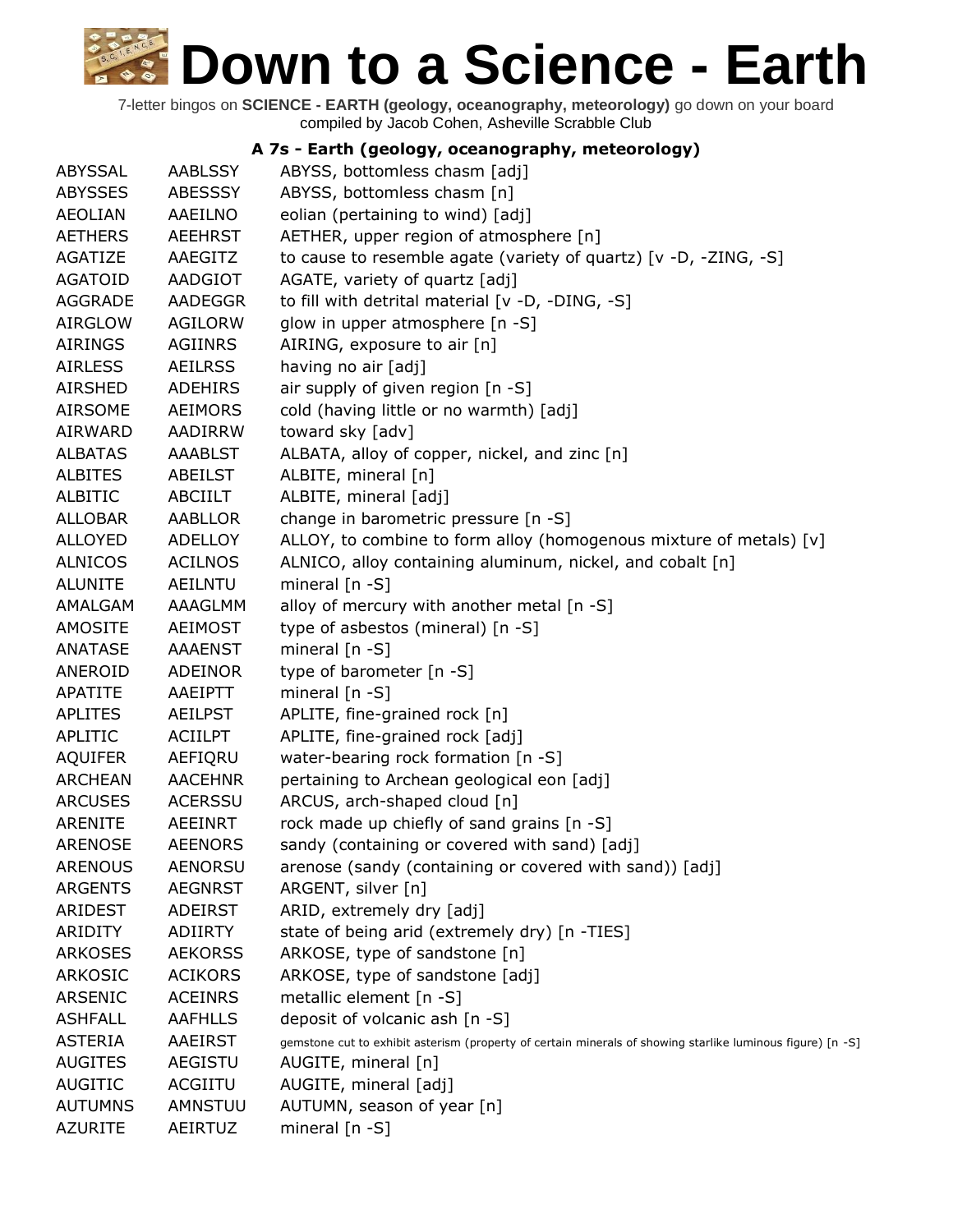7-letter bingos on **SCIENCE - EARTH (geology, oceanography, meteorology)** go down on your board compiled by Jacob Cohen, Asheville Scrabble Club

#### **B 7s - Earth (geology, oceanography, meteorology)**

| <b>BABBITT</b> | ABBBITT        | to line with babbitt (alloy of tin, copper, and antimony) [v -ED, -ING, -S] |
|----------------|----------------|-----------------------------------------------------------------------------|
| <b>BADLAND</b> | <b>AABDDLN</b> | barren, hilly area [n -S]                                                   |
| <b>BAGUETS</b> | ABEGSTU        | baguette (rectangular gem) [n]                                              |
| <b>BALASES</b> | <b>AABELSS</b> | BALAS, red variety of spinel [n]                                            |
| <b>BALMIER</b> | ABEILMR        | BALMY, mild (not harsh or rough) [adj]                                      |
| <b>BARCHAN</b> | <b>AABCHNR</b> | type of sand dune [n -S]                                                    |
| <b>BARITES</b> | ABEIRST        | BARITE, mineral [n]                                                         |
| <b>BARRENS</b> | <b>ABENRRS</b> | BARREN, tract of barren land [n]                                            |
| <b>BARYTES</b> | <b>ABERSTY</b> | BARYTE, barite (mineral) [n]                                                |
| <b>BASALTS</b> | <b>AABLSST</b> | BASALT, volcanic rock [n]                                                   |
| <b>BASKING</b> | <b>ABGIKNS</b> | BASK, to lie in pleasant warmth [v]                                         |
| <b>BAUXITE</b> | ABEITUX        | ore of aluminum [n -S]                                                      |
| <b>BAYAMOS</b> | <b>AABMOSY</b> | BAYAMO, strong wind [n]                                                     |
| <b>BAYSIDE</b> | ABDEISY        | shore of bay (inlet of sea) [n -S]                                          |
| <b>BECALMS</b> | <b>ABCELMS</b> | BECALM, to make calm [v]                                                    |
| <b>BECLOUD</b> | <b>BCDELOU</b> | to make cloudy (overcast with clouds) [v -ED, -ING, -S]                     |
| <b>BEDEWED</b> | <b>BDDEEEW</b> | BEDEW, to wet with dew [v]                                                  |
| <b>BEDROCK</b> | <b>BCDEKOR</b> | rock under soil [n-S]                                                       |
| <b>BEMISTS</b> | <b>BEIMSST</b> | BEMIST, to envelop in mist [v]                                              |
| <b>BENTHAL</b> | <b>ABEHLNT</b> | benthic (pertaining to oceanic depths) [adj]                                |
| <b>BENTHIC</b> | <b>BCEHINT</b> | pertaining to oceanic depths [adj]                                          |
| <b>BESNOWS</b> | <b>BENOSSW</b> | BESNOW, to cover with snow [v]                                              |
| <b>BILLONS</b> | <b>BILLNOS</b> | BILLON, alloy of silver and copper [n]                                      |
| <b>BIOTITE</b> | <b>BEIIOTT</b> | form of mica $[n - S]$                                                      |
| <b>BIOTRON</b> | <b>BINOORT</b> | climate control chamber [n -S]                                              |
| <b>BLENDES</b> | <b>BDEELNS</b> | BLENDE, shiny mineral [n]                                                   |
| <b>BLOWIER</b> | <b>BEILORW</b> | BLOWY, windy (marked by strong wind) [adj]                                  |
| <b>BOFFINS</b> | <b>BFFINOS</b> | BOFFIN, scientific expert [n]                                               |
| <b>BOFFINY</b> | <b>BFFINOY</b> | BOFFIN, scientific expert [adj]                                             |
| <b>BOGGIER</b> | <b>BEGGIOR</b> | BOGGY, marshy (resembling marsh (tract of low, wet land)) [adj]             |
| <b>BOGGISH</b> | <b>BGGHIOS</b> | boggy (marshy (resembling marsh (tract of low, wet land))) [adj]            |
| <b>BOGHOLE</b> | <b>BEGHLOO</b> | natural hole in ground with swampy bottom [n -S]                            |
| <b>BOLSONS</b> | <b>BLNOOSS</b> | BOLSON, flat arid valley [n]                                                |
| <b>BOMBORA</b> | <b>ABBMOOR</b> | sea area over ridge of rock [n -S]                                          |
| <b>BONEBED</b> | <b>BBDEENO</b> | area containing dinosaur fossils [n -S]                                     |
| <b>BORACES</b> | <b>ABCEORS</b> | BORAX, white crystalline compound [n]                                       |
| <b>BORACIC</b> | <b>ABCCIOR</b> | boric (pertaining to boron (nonmetallic element)) [adj]                     |
| <b>BORAXES</b> | <b>ABEORSX</b> | BORAX, white crystalline compound [n]                                       |
| <b>BORNITE</b> | <b>BEINORT</b> | ore of copper $[n - S]$                                                     |
| <b>BOULDER</b> | <b>BDELORU</b> | to climb up large rocks [v ED, -ING, -S]                                    |
| <b>BRASSED</b> | <b>ABDERSS</b> | BRASS, to coat with brass (alloy of copper and zinc) [v]                    |
| <b>BRASSES</b> | <b>ABERSSS</b> | BRASS, to coat with brass (alloy of copper and zinc) [v]                    |
| <b>BRECCIA</b> | <b>ABCCEIR</b> | type of rock $[n - S]$                                                      |
| <b>BREEZED</b> | <b>BDEEERZ</b> | BREEZE, to move swiftly [v]                                                 |
| <b>BREEZES</b> | <b>BEEERSZ</b> | BREEZE, to move swiftly [v]                                                 |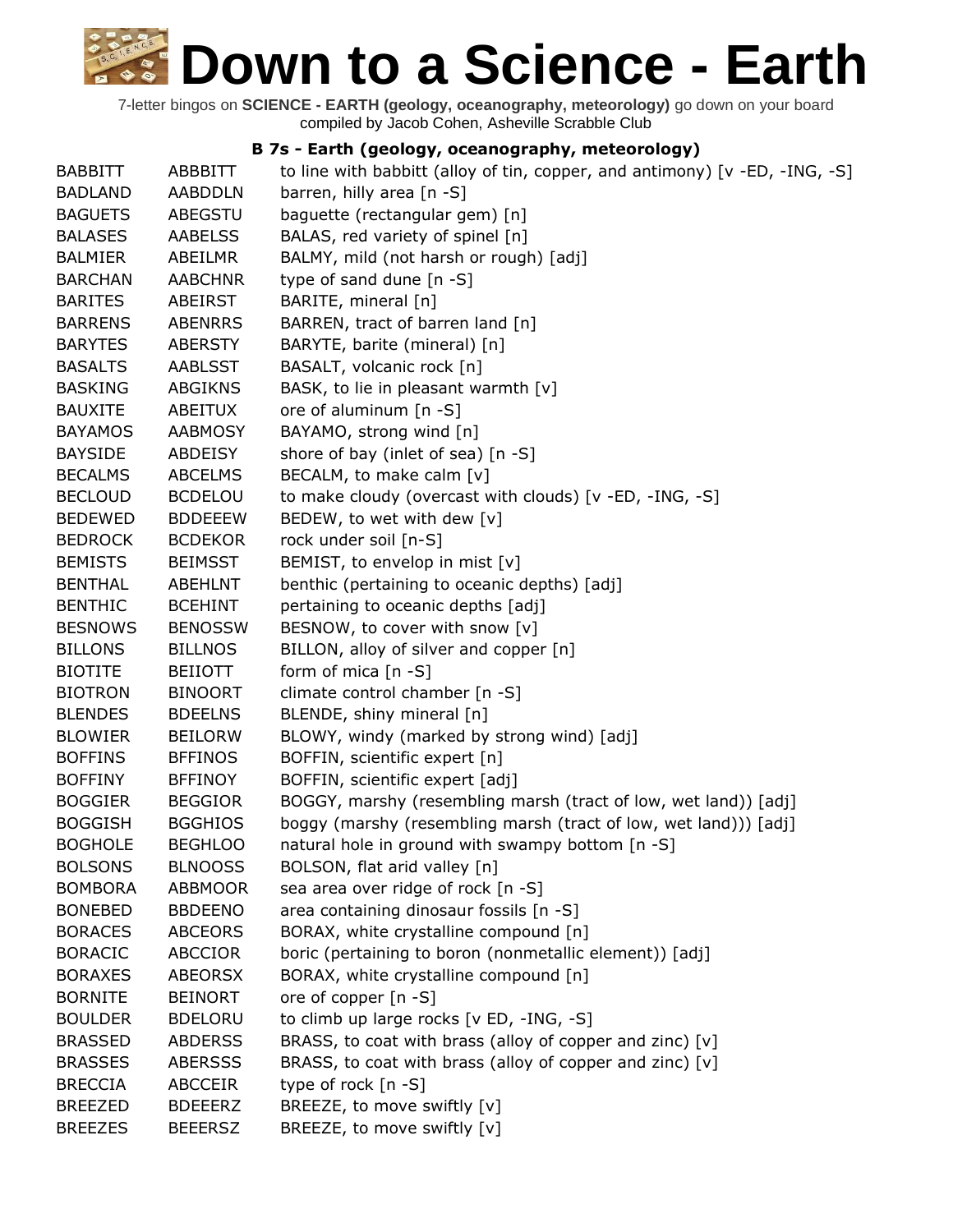| <b>BRUMOUS</b> | <b>BMORSUU</b> | BRUME, fog [adj]                                             |
|----------------|----------------|--------------------------------------------------------------|
| <b>BUDDLES</b> | <b>BDDELSU</b> | BUDDLE, apparatus on which crushed ore is washed [n]         |
|                |                | C 7s - Earth (geology, oceanography, meteorology)            |
| <b>CALCITE</b> | <b>ACCEILT</b> | mineral $[n - S]$                                            |
| <b>CALDERA</b> | <b>AACDELR</b> | large crater [n]                                             |
| <b>CALICHE</b> | <b>ACCEHIL</b> | mineral deposit [n -S]                                       |
| <b>CALMEST</b> | <b>ACELMST</b> | CALM, free from agitation [adj]                              |
| <b>CANNELS</b> | <b>ACELNNS</b> | CANNEL, oily, compact coal [n]                               |
| <b>CAPROCK</b> | <b>ACCKOPR</b> | overlying rock layer [n -S]                                  |
| <b>CATSPAW</b> | <b>AACPSTW</b> | light wind [n -S]                                            |
| <b>CENOTES</b> | <b>CEENOST</b> | CENOTE, sinkhole in limestone [n]                            |
| <b>CERITES</b> | <b>CEEIRST</b> | CERITE, mineral [n]                                          |
| <b>CERMETS</b> | <b>CEEMRST</b> | CERMET, ceramal (heat-resistant alloy) [n]                   |
| <b>CHASMAL</b> | <b>AACHLMS</b> | CHASM, deep cleft in earth [adj]                             |
| <b>CHASMED</b> | <b>ACDEHMS</b> | CHASM, deep cleft in earth [adj]                             |
| <b>CHASMIC</b> | <b>ACCHIMS</b> | CHASM, deep cleft in earth [adj]                             |
| <b>CHILLED</b> | <b>CDEHILL</b> | CHILL, to make cold (having little or no warmth) [v]         |
| <b>CHILLER</b> | <b>CEHILLR</b> | CHILL, cool (moderately cold) [adj]                          |
| <b>CHINOOK</b> | <b>CHIKNOO</b> | warm wind $[n -S]$                                           |
| <b>CIRQUES</b> | <b>CEIQRSU</b> | CIRQUE, deep, steep-walled basin on mountain [n]             |
| <b>CITRINE</b> | <b>CEIINRT</b> | variety of quartz [n -S]                                     |
| <b>CLASTIC</b> | <b>ACCILST</b> | rock made up of other rocks [n -S]                           |
| <b>CLAYIER</b> | <b>ACEILRY</b> | CLAYEY, resembling clay [adj]                                |
| <b>CLAYING</b> | <b>ACGILNY</b> | CLAY, to treat with clay (fine-grained, earthy material) [v] |
| <b>CLAYISH</b> | <b>ACHILSY</b> | resembling or containing clay [adj]                          |
| <b>CLAYPAN</b> | <b>AACLNPY</b> | shallow natural depression [n -S]                            |
| <b>CLIMATE</b> | <b>ACEILMT</b> | weather conditions characteristic of area [n -S]             |
| <b>CLOUDED</b> | CDDELOU        | CLOUD, to cover with clouds (masses of visible vapor) [v]    |
| <b>CLOUGHS</b> | <b>CGHLOSU</b> | CLOUGH, ravine (narrow, steep-sided valley) [n]              |
| <b>COALIFY</b> | <b>ACFILOY</b> | to convert into coal [v -FIED, -ING, -FIES]                  |
| <b>COASTAL</b> | <b>AACLOST</b> | pertaining to or located near seashore [adj]                 |
| <b>COESITE</b> | <b>CEEIOST</b> | type of silica (type of silicon (nonmetallic element) [n -S] |
| <b>COLDEST</b> | <b>CDELOST</b> | COLD, having little or no warmth [adj]                       |
| <b>COLDISH</b> | <b>CDHILOS</b> | somewhat cold [adj]                                          |
| <b>COLTANS</b> | <b>ACLNOST</b> | COLTAN, black ore containing columbite and tantalite [n]     |
| <b>CONFLUX</b> | <b>CFLNOUX</b> | flowing together of streams [n -ES]                          |
| <b>CONVECT</b> | <b>CCENOTV</b> | to transfer heat by process of circulation [v -ED, -ING, -S] |
| <b>COOLEST</b> | <b>CELOOST</b> | COOL, moderately cold [adj]                                  |
| <b>COOLTHS</b> | <b>CHLOOST</b> | COOLTH, coolness (state of being cool (moderately cold)) [n] |
| <b>COOMBES</b> | <b>BCEMOOS</b> | COOMBE, combe (narrow valley) [n]                            |
| <b>CORRIES</b> | <b>CEIORRS</b> | CORRIE, cirque (deep, steep-walled basin on mountain) [n]    |
| <b>COTEAUS</b> | <b>ACEOSTU</b> | COTEAU, higher ground of region [n]                          |
| <b>COTEAUX</b> | <b>ACEOTUX</b> | COTEAU, higher ground of region [n]                          |
| COTIDAL        | <b>ACDILOT</b> | indicating coincidence of tides [adj]                        |
| <b>COULEES</b> | <b>CEELOSU</b> | COULEE, small ravine (narrow, steep-sided valley) [n]        |
| <b>COULOIR</b> | <b>CILOORU</b> | deep gorge or gully [n -S]                                   |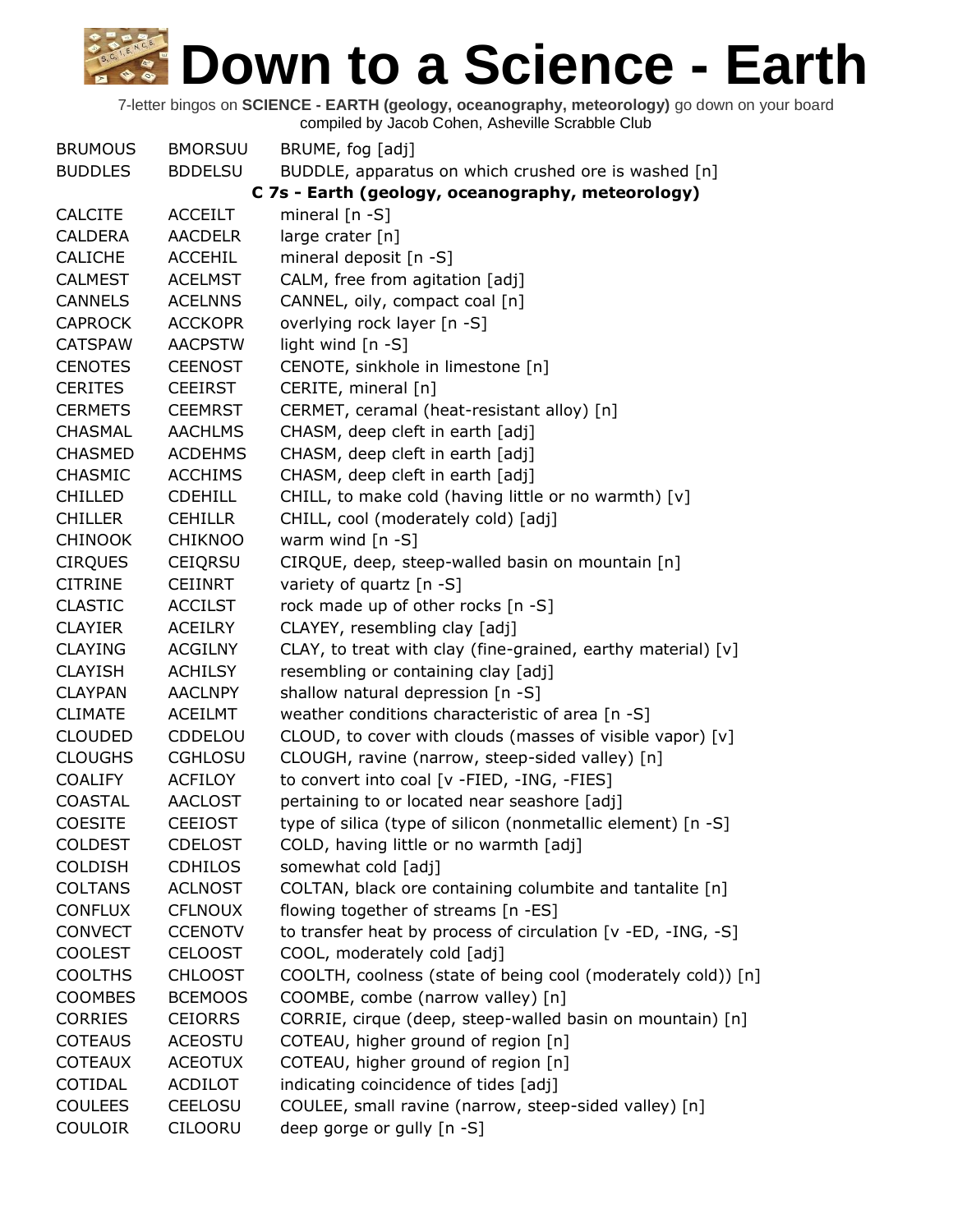| <b>CRAGGED</b> | <b>ACDEGGR</b> | CRAG, large jagged rock [adj]                                              |
|----------------|----------------|----------------------------------------------------------------------------|
| <b>CRANNOG</b> | <b>ACGNNOR</b> | artificial island [n -S]                                                   |
| <b>CRATONS</b> | <b>ACNORST</b> | CRATON, part of earth's crust [n]                                          |
| <b>CRUSTAL</b> | <b>ACLRSTU</b> | pertaining to earth's crust [adj]                                          |
| <b>CRYSTAL</b> | <b>ACLRSTY</b> | transparent mineral [n -S]                                                 |
| <b>CUESTAS</b> | <b>ACESSTU</b> | CUESTA, type of land elevation [n]                                         |
| <b>CUMULUS</b> | <b>CLMSUUU</b> | type of cloud [n CUMULI, -ES]                                              |
| <b>CUPRITE</b> | <b>CEIPRTU</b> | ore of copper [n -S]                                                       |
| <b>CURITES</b> | <b>CEIRSTU</b> | CURITE, radioactive mineral [n]                                            |
| <b>CUTBANK</b> | <b>ABCKNTU</b> | steep stream bank [n -S]                                                   |
| <b>CYANIDE</b> | <b>ACDEINY</b> | to treat ore with cyanid (compound of cyanogen) [v -D, -DING, -S]          |
| <b>CYANITE</b> | <b>ACEINTY</b> | mineral $[n - S]$                                                          |
| <b>CYCLONE</b> | <b>CCELNOY</b> | rotating system of winds [n -S]                                            |
|                |                | D 7s - Earth (geology, oceanography, meteorology)                          |
| <b>DACITES</b> | <b>ACDEIST</b> | DACITE, light gray rock [n]                                                |
| <b>DEFROST</b> | <b>DEFORST</b> | to remove frost from [v -ED, -ING, -S]                                     |
| <b>DELTAIC</b> | <b>ACDEILT</b> | DELTA, alluvial deposit at mouth of river [adj]                            |
| <b>DELUGED</b> | <b>DDEEGLU</b> | DELUGE, to flood (to inundate (to overwhelm with water)) [v]               |
| <b>DELUGES</b> | <b>DEEGLSU</b> | DELUGE, to flood (to inundate (to overwhelm with water)) [v]               |
| <b>DEMISTS</b> | <b>DEIMSST</b> | DEMIST, to defog (to remove fog from) [v]                                  |
| <b>DERECHO</b> | <b>CDEEHOR</b> | line of intense widespread windstorms [n -S]                               |
| <b>DEWDROP</b> | <b>DDEOPRW</b> | drop of dew [n -S]                                                         |
| <b>DEWFALL</b> | <b>ADEFLLW</b> | formation of dew [n -S]                                                    |
| <b>DEWIEST</b> | <b>DEEISTW</b> | DEWY, moist with dew [adj]                                                 |
| <b>DEWLESS</b> | <b>DEELSSW</b> | having no dew [adj]                                                        |
| <b>DIABASE</b> | <b>AABDEIS</b> | igneous rock [n -S]                                                        |
| <b>DIAMOND</b> | ADDIMNO        | to adorn with diamonds (solid form of element carbon) [v -ED, -ING, -S]    |
| <b>DIAPIRS</b> | <b>ADIIPRS</b> | DIAPIR, bend in layer of rock [n]                                          |
| <b>DIASTEM</b> | <b>ADEIMST</b> | interruption in deposit of sedimentation [n -S]                            |
| <b>DIORITE</b> | <b>DEIIORT</b> | igneous rock [n -S]                                                        |
| <b>DISMALS</b> | <b>ADILMSS</b> | DISMAL, track of swampy land [n]                                           |
| <b>DISTILL</b> | <b>DIILLST</b> | to extract by vaporization and condensation [v -ED, -ING, -S]              |
| <b>DISTILS</b> | <b>DIILSST</b> | DISTIL, to distill (to extract by vaporization and condensation) [v]       |
| <b>DJEBELS</b> | <b>BDEEJLS</b> | DJEBEL, jebel (mountain (large, natural elevation of earth's surface)) [n] |
| <b>DOGVANE</b> | ADEGNOV        | small vane (device for showing direction of wind) [n -S]                   |
| <b>DRIFTED</b> | <b>DDEFIRT</b> | DRIFT, to move along in current [v]                                        |
| <b>DRIFTER</b> | <b>DEFIRRT</b> | one that drifts (to move along in current) [n -S]                          |
| <b>DRIZZLE</b> | <b>DEILRZZ</b> | to rain lightly [v -D, -LING, -S]                                          |
| <b>DRIZZLY</b> | <b>DILRYZZ</b> | characterized by light rain [adj -LIER, -LIEST]                            |
| <b>DROUGHT</b> | <b>DGHORTU</b> | dry period [n -S]                                                          |
| <b>DROUTHS</b> | <b>DHORSTU</b> | DROUTH, drought (dry period) [n]                                           |
| <b>DROUTHY</b> | <b>DHORTUY</b> | droughty (dry (having no moisture)) [adj -HIER, -HIEST]                    |
| <b>DRYLAND</b> | <b>ADDLNRY</b> | arid region [n -S]                                                         |
| <b>DRYNESS</b> | <b>DENRSSY</b> | state of being dry (having no moisture) [n -ES]                            |
| <b>DUNITES</b> | <b>DEINSTU</b> | DUNITE, igneous rock [n]                                                   |
| <b>DUNITIC</b> | <b>CDIINTU</b> | DUNITE, igneous rock [adj]                                                 |
|                |                |                                                                            |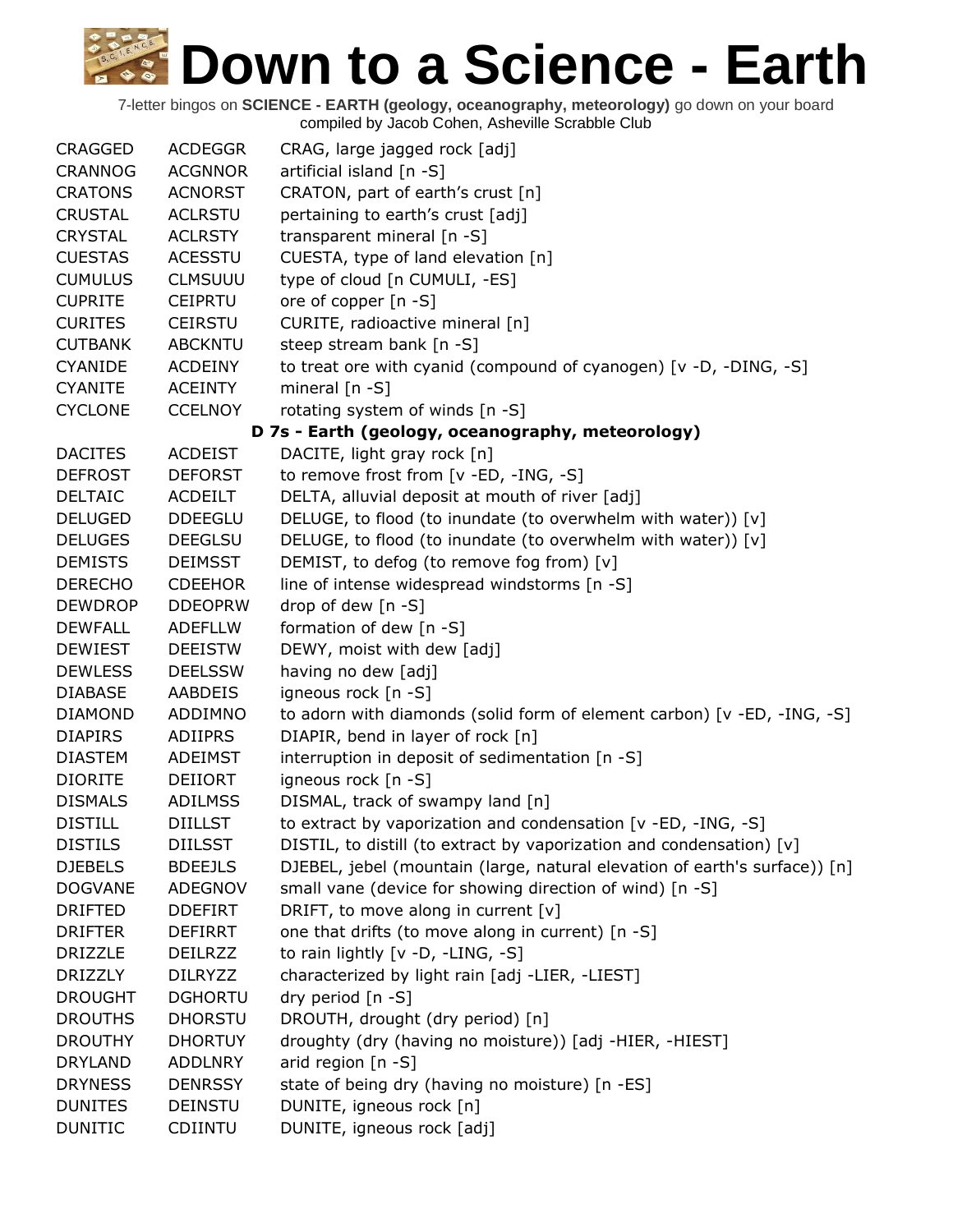7-letter bingos on **SCIENCE - EARTH (geology, oceanography, meteorology)** go down on your board compiled by Jacob Cohen, Asheville Scrabble Club

#### **E 7s - Earth (geology, oceanography, meteorology)**

| <b>EARTHED</b> | <b>ADEEHRT</b> | EARTH, to cover with earth (soil) $[v]$                                                            |
|----------------|----------------|----------------------------------------------------------------------------------------------------|
| <b>EARTHEN</b> | <b>AEEHNRT</b> | made of earth [adj]                                                                                |
| <b>EARTHLY</b> | <b>AEHLRTY</b> | worldly (pertaining to world (earth and all its inhabitants) [adj -IER, -LIEST]                    |
| <b>EASTERS</b> | <b>AEERSST</b> | EASTER, wind or storm from east [n]                                                                |
| <b>EDAPHIC</b> | <b>ACDEHIP</b> | pertaining to soil [adj]                                                                           |
| <b>EDDYING</b> | <b>DDEGINY</b> | EDDY, to move against main current $[v]$                                                           |
| <b>ELUVIAL</b> | AEILLUV        | pertaining to eluvium (soil deposit) [adj]                                                         |
| ELUVIUM        | <b>EILMUUV</b> | soil deposit [n -S or -IA]                                                                         |
| <b>EMERALD</b> | <b>ADEELMR</b> | green gem [n -S]                                                                                   |
| <b>EMERIES</b> | <b>EEEIMRS</b> | EMERY, granular corundum [n]                                                                       |
| <b>EPEIRIC</b> | <b>CEEIIPR</b> | pertaining to vertical movement of earth's crust [adj]                                             |
| <b>EPIDOTE</b> | <b>DEEIOPT</b> | mineral $[n - S]$                                                                                  |
| <b>EPIGENE</b> | <b>EEEGINP</b> | occurring near surface of earth [adj]                                                              |
| <b>ERODENT</b> | <b>DEENORT</b> | erosive (causing erosion (act of eroding (to wear away from constant friction) [adj]               |
| <b>ERODING</b> | <b>DEGINOR</b> | ERODE (to wear away from constant friction) [v]                                                    |
| <b>EROSION</b> | <b>EINOORS</b> | act of eroding (to wear away from constant friction) [n -S]                                        |
| <b>EROSIVE</b> | <b>EEIORSV</b> | causing erosion (act of eroding (to wear away from constant friction) [adj]                        |
| <b>ESTIVAL</b> | <b>AEILSTV</b> | pertaining to summer [adj]                                                                         |
| <b>ESTUARY</b> | <b>AERSTUY</b> | inlet of sea at river's lower end [n -S]                                                           |
| <b>ETESIAN</b> | <b>AEEINST</b> | annually recurring wind $[n -S]$                                                                   |
| <b>EUCLASE</b> | <b>ACEELSU</b> | mineral $[n - S]$                                                                                  |
| <b>EUCRITE</b> | <b>CEEIRTU</b> | type of meteorite [n -S]                                                                           |
| <b>EUSTACY</b> | <b>ACESTUY</b> | worldwide change in sea level [n -CIES]                                                            |
| <b>EUSTASY</b> | <b>AESSTUY</b> | eustacy (worldwide change in sea level) [n -SIES]                                                  |
|                |                | F 7s - Earth (geology, oceanography, meteorology)                                                  |
| <b>FELSITE</b> | <b>EEFILST</b> | igneous rock [n -S]                                                                                |
| <b>FELSPAR</b> | <b>AEFLPRS</b> | feldspar (mineral) [n -S]                                                                          |
| <b>FENLAND</b> | <b>ADEFLNN</b> | marshy ground [n -S]                                                                               |
| <b>FENNIER</b> | <b>EEFINNR</b> | FENNY, marshy (resembling marsh (tract of low, wet land)) [adj]                                    |
| <b>FJORDIC</b> | <b>CDFIJOR</b> | FJORD, narrow inlet of sea between steep cliffs [adj]                                              |
| <b>FLINTED</b> | <b>DEFILNT</b> | FLINT, to provide with flint (spark-producing rock) [v]                                            |
| <b>FLOODED</b> | <b>DDEFLOO</b> | FLOOD, to inundate (to overwhelm with water) [v]                                                   |
| <b>FLUORIC</b> | <b>CFILORU</b> | FLUOR, fluorite (mineral) [adj]                                                                    |
| <b>FLUVIAL</b> | <b>AFILLUV</b> | pertaining to river (large, natural stream of water) [adj]                                         |
| <b>FOGBOWS</b> | <b>BFGOOSW</b> | FOGBOW, nebulous arc of light sometimes seen in fog [n]                                            |
| <b>FOGDOGS</b> | <b>DFGGOOS</b> | FOGDOG, fogbow (nebulous arc of light sometimes seen in fog) [n]                                   |
| <b>FOGGIER</b> | <b>EFGGIOR</b> | FOGGY, filled with fog [adj]                                                                       |
| <b>FOGGILY</b> | <b>FGGILOY</b> | FOGGY, filled with fog [adv]                                                                       |
| <b>FOGGING</b> | <b>FGGGINO</b> | covering with fog [n -S] / FOG, to cover with fog (condensed water vapor near earth's surface) [v] |
| <b>FOGLESS</b> | <b>EFGLOSS</b> | having no fog [adj]                                                                                |
| <b>FRACTUS</b> | <b>ACFRSTU</b> | ragged cloud [n -TI]                                                                               |
| <b>FRESHET</b> | <b>EEFHRST</b> | sudden overflow of stream [n -S]                                                                   |
| <b>FROSTED</b> | <b>DEFORST</b> | FROST, to cover with frost (deposit of minute ice crystals) [v]                                    |
| <b>FUMULUS</b> | <b>FLMSUUU</b> | thin cloud $[n - LI]$                                                                              |
|                |                | G 7s - Earth (geology, oceanography, meteorology)                                                  |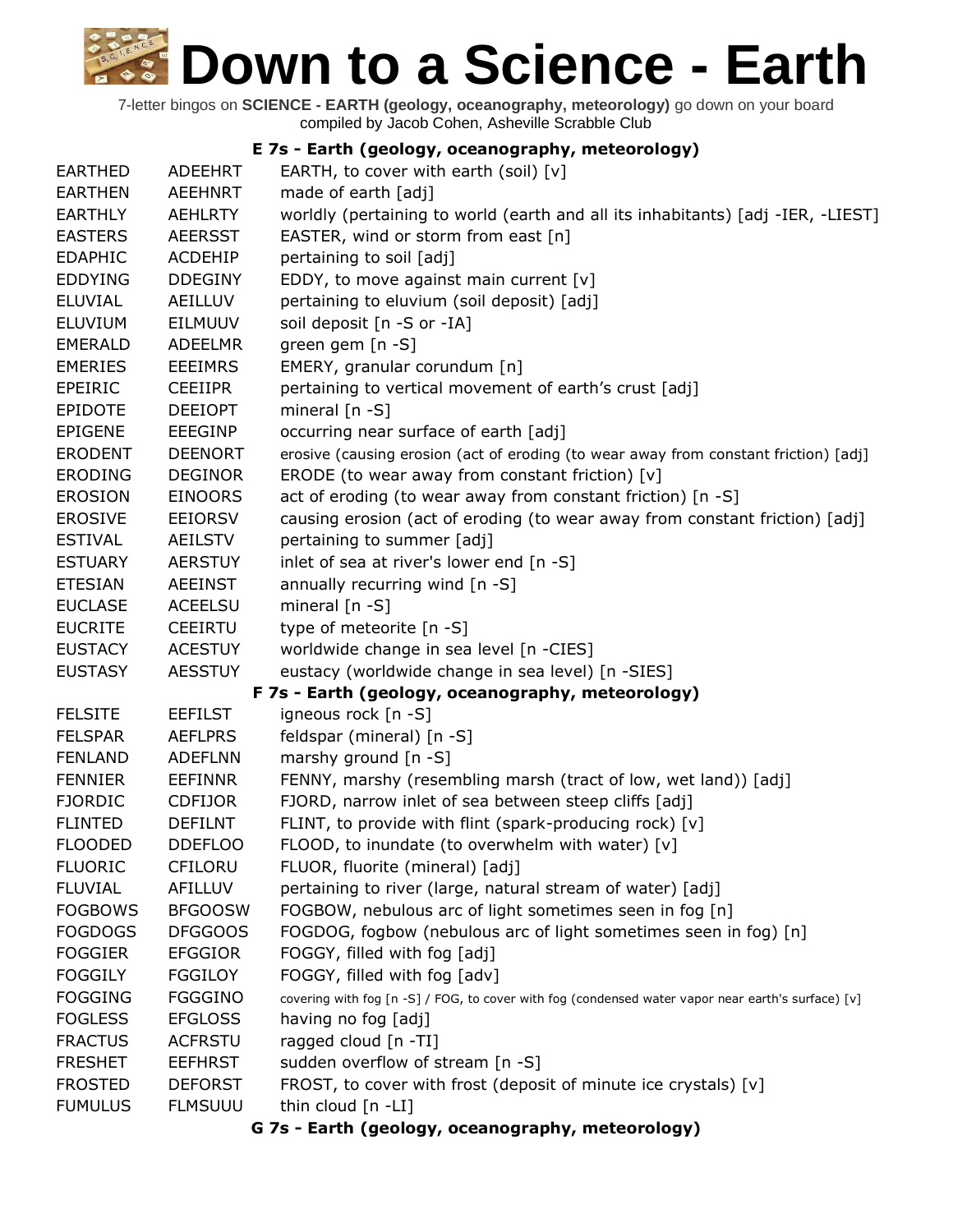| <b>GABBROS</b> | <b>ABBGORS</b> | GABBRO, type of rock [n]                                        |
|----------------|----------------|-----------------------------------------------------------------|
| <b>GAHNITE</b> | <b>AEGHINT</b> | mineral $[n - S]$                                               |
| <b>GALENIC</b> | <b>ACEGILN</b> | GALENA, principal ore of lead [adj]                             |
| <b>GANGUES</b> | <b>AEGGNSU</b> | GANGUE, worthless rock in which valuable minerals are found [n] |
| <b>GARIGUE</b> | AEGGIRU        | low scrubland [n -S]                                            |
| <b>GARNETS</b> | <b>AEGNRST</b> | GARNET, mineral [n]                                             |
| <b>GEMLIKE</b> | <b>EEGIKLM</b> | resembling gem (precious stone) [adj]                           |
| <b>GEMMIER</b> | <b>EEGIMMR</b> | GEMMY, resembling gem (precious stone) [adj]                    |
| <b>GEMMILY</b> | <b>EEGIMMR</b> | in manner suggesting gem (precious stone) [adv]                 |
| <b>GEMMING</b> | <b>EGGIMMN</b> | GEM, adorm with gem (precious stones) [v]                       |
| <b>GEODESY</b> | <b>DEEGOSY</b> | geographical surveying [n -SES]                                 |
| <b>GEOIDAL</b> | <b>ADEGILO</b> | GEOID, hypothetical surface of earth [adj]                      |
| <b>GEOLOGY</b> | <b>EGGLOOY</b> | science that deals with origin and structure of earth [n -GIES] |
| <b>GEYSERS</b> | <b>EEGRSSY</b> | GEYSER, to eject jets of hot water and steam [v]                |
| <b>GHIBLIS</b> | <b>BGHIILS</b> | GHIBLI, hot desert wind [n]                                     |
| <b>GIRASOL</b> | <b>AGILORS</b> | variety of opal [n -S]                                          |
| <b>GIROSOL</b> | <b>GILOORS</b> | girasol (variety of opal) [n -S]                                |
| <b>GLACIAL</b> | AACGILL        | of or pertaining to glaciers [adj]                              |
| <b>GLACIER</b> | <b>ACEGILR</b> | huge mass of ice [n -S]                                         |
| <b>GLEYING</b> | <b>EGGILNY</b> | development of gley (clay soil layer) [n -S]                    |
| <b>GLYPTIC</b> | <b>CGILPTY</b> | art or process of engraving on gems [n -S]                      |
| <b>GOSSANS</b> | <b>AGNOSSS</b> | GOSSAN, type of decomposed rock [n]                             |
| <b>GOTHITE</b> | <b>EGHIOTT</b> | goethite (ore of iron) [n -S]                                   |
| <b>GRABENS</b> | <b>ABBEGNR</b> | depression in earth's crust [n]                                 |
| <b>GRANITE</b> | <b>AEGINRT</b> | type of rock [n -S]                                             |
| <b>GRAUPEL</b> | AEGLPRU        | granular snow pellets [n -S]                                    |
| <b>GRAVELS</b> | <b>AEGLRSV</b> | GRAVEL, to pave with gravel (mixture of rock fragments) [v]     |
| <b>GREISEN</b> | <b>EEGINRS</b> | type of rock $[n - S]$                                          |
| <b>GROYNES</b> | <b>EGNORSY</b> | structure built to keep shore from erosion [n]                  |
| <b>GULLEYS</b> | <b>EGLLSUY</b> | GULLEY, ravine (narrow, steep-sided valley) [n]                 |
| <b>GULLIED</b> | <b>DEGILLU</b> | GULLY, to form ravines by action of water [v]                   |
| <b>GULLIES</b> | <b>EGILLSU</b> | GULLY, to form ravines by action of water [v]                   |
| <b>GUMMITE</b> | <b>EGIMMTU</b> | mixture of various minerals [n -S]                              |
| <b>GUSTIER</b> | <b>EGIRSTU</b> | GUSTY, blowing in gusts [adj]                                   |
| <b>GUSTILY</b> | <b>GILSTUY</b> | in gusty manner [adv]                                           |
| <b>GUSTING</b> | <b>GGINSTU</b> | GUST, to blow in gusts (sudden blasts of wind) [v]              |
| <b>GYPSUMS</b> | <b>GMPSSUY</b> | GYPSUM, mineral [n]                                             |
| <b>GYTTJAS</b> | <b>AGJSTTY</b> | GYTTJA, organically rich mud [n]                                |
|                |                | H 7s - Earth (geology, oceanography, meteorology)               |
| <b>HABOOBS</b> | <b>ABBHOOS</b> | HABOOB, violent sandstorm [n]                                   |
| <b>HALITES</b> | <b>AEHILST</b> | HALITE, mineral [n]                                             |
| <b>HAMADAS</b> | <b>AAADHMS</b> | HAMADA, hammada (desert plateau of bedrock) [n]                 |
| <b>HAMMADA</b> | AAADHMM        | desert plateau of bedrock [n]                                   |
| <b>HAPLITE</b> | <b>AEHILPT</b> | aplite (fine-grained rock) [n -S]                               |
| <b>HARDPAN</b> | <b>AADHNPR</b> | layer of hard subsoil [n -S]                                    |
| <b>HEAVENS</b> | <b>AEEHNSV</b> | HEAVEN, sky [n]                                                 |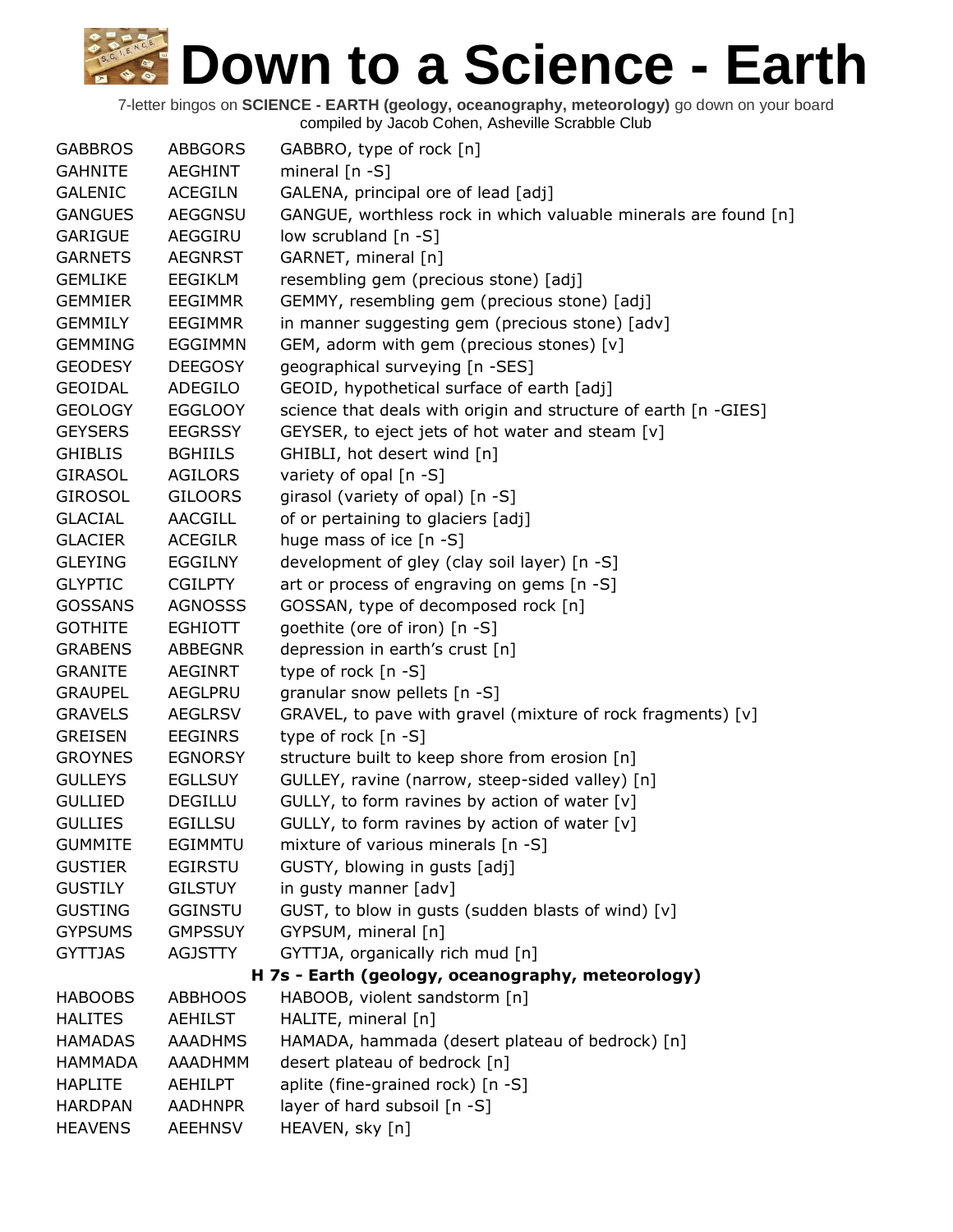| <b>HESSITE</b> | <b>EEHISST</b> | mineral $[n - S]$                                                                  |
|----------------|----------------|------------------------------------------------------------------------------------|
| <b>HOGBACK</b> | <b>ABCGHKO</b> | sharp ridge [n -S]                                                                 |
| <b>HOLARDS</b> | <b>ADHLORS</b> | HOLARD, total quantity of water in soil [n]                                        |
| <b>HOMMOCK</b> | <b>CHKMMOO</b> | ridge in ice field [n -S]                                                          |
| <b>HORIZON</b> | <b>HINOORZ</b> | line where sky seems to meet earth [n -S]                                          |
| <b>HORNITO</b> | <b>HINOORT</b> | mound of volcanic matter [n -S]                                                    |
| <b>HORSTES</b> | <b>EHORSST</b> | HORSTE, horst (portion of earth's crust) [n]                                       |
| <b>HOTBEDS</b> | <b>BDEHOST</b> | HOTBED, bed of rich soil [n]                                                       |
| <b>HUMIDEX</b> | <b>DEHIMUX</b> | index of discomfort [n -ES]                                                        |
| <b>HUMIDLY</b> | <b>DHILMUY</b> | in humid manner [adv]                                                              |
| <b>HYALITE</b> | <b>AEHILTY</b> | colorless opal [n -S]                                                              |
|                |                | I 7s - Earth (geology, oceanography, meteorology)                                  |
| <b>ICEBERG</b> | <b>BCEEGIR</b> | large floating body of ice [n -S]                                                  |
| <b>ICECAPS</b> | <b>ACCEIPS</b> | ICECAP, covering of ice and snow [n]                                               |
| <b>ICHNITE</b> | <b>CEHIINT</b> | fossil footprint [n -S]                                                            |
| <b>ICICLED</b> | <b>CCDEIIL</b> | ICICLE, hanging spike of ice [adj]                                                 |
| <b>ICICLES</b> | <b>CCEIILS</b> | ICICLE, hanging spike of ice [n]                                                   |
| <b>ILLITES</b> | <b>EIILLST</b> | ILLITE, group of minerals [n]                                                      |
| <b>ILLITIC</b> | <b>CIIILLT</b> | ILLITE, group of minerals [adj]                                                    |
| <b>INLANDS</b> | <b>ADILNNS</b> | INLAND, interior of region [n]                                                     |
| <b>INLIERS</b> | <b>EIILNRS</b> | INLIER, type of rock formation [n]                                                 |
| <b>INSHORE</b> | <b>EHINORS</b> | near shore [adj]                                                                   |
| <b>IOLITES</b> | <b>EIILOST</b> | IOLITE, mineral [n]                                                                |
| <b>IRISING</b> | <b>GIIINRS</b> | IRIS, to give form of rainbow to $[v]$                                             |
| <b>ISLETED</b> | <b>DEEILST</b> | ISLET, small island [adj]                                                          |
| <b>ISOBATH</b> | <b>ABHIOST</b> | line on map connecting points of equal water depth [n -S]                          |
| <b>ISOCHOR</b> | <b>CHIOORS</b> | isochore (curve used to show relationship between pressure and temperature) [n -S] |
| <b>ISODOSE</b> | <b>DEIOOSS</b> | pertaining to zones that receive equal doses of radiation [adj]                    |
| <b>ISOGONE</b> | <b>EGINOOS</b> | line on map used to show characteristics of earth's magnetic field [n -S]          |
| <b>ISOGRAM</b> | <b>AGIMORS</b> | line on map connecting points of equal value [n -S]                                |
| <b>ISOGRIV</b> | <b>GIIORSV</b> | line drawn on map such that all points have equal grid variation [n -S]            |
| <b>ISOHELS</b> | <b>EHILOSS</b> | ISOHEL, line on map connecting points receiving equal sunshine [n]                 |
| <b>ISOHYET</b> | <b>EHIOSTY</b> | line on map connecting points having equal rainfall [n -S]                         |
| <b>ISOLINE</b> | <b>EIILNOS</b> | isogram (line on map connecting points of equal value) [n -S]                      |
| <b>ISOTACH</b> | <b>ACHIOST</b> | line on map connecting points of equal wind velocity [n -S]                        |
| <b>ISTHMIC</b> | <b>CHIIMST</b> | pertaining to isthmus (strip of land connecting two larger land masses) [adj]      |
| <b>ISTHMUS</b> | <b>HIMSSTU</b> | strip of land connecting two larger land masses [n -ES or -MI]                     |
|                |                | J 7s - Earth (geology, oceanography, meteorology)                                  |
| <b>JACINTH</b> | <b>ACHIJNT</b> | variety of zircon [n -S]                                                           |
| <b>JADEITE</b> | ADEEIJT        | mineral [n -S]                                                                     |
| <b>JADITIC</b> | <b>ACDIIJT</b> | JADEITE, mineral [adj]                                                             |
| <b>JARGOON</b> | <b>AGJNOOR</b> | variety of zircon [n -S]                                                           |
| <b>JASPERS</b> | <b>AEJPRSS</b> | JASPER (variety of quartz) [n]                                                     |
| <b>JASPERY</b> | <b>AEJPRSY</b> | JASPER (variety of quartz) [adj]                                                   |
| <b>JUNGLED</b> | <b>DEGJLNU</b> | JUNGLE, land covered with dense tropical vegetation [adj]                          |
| <b>JUNGLES</b> | <b>EGJLNSU</b> | JUNGLE, land covered with dense tropical vegetation [n]                            |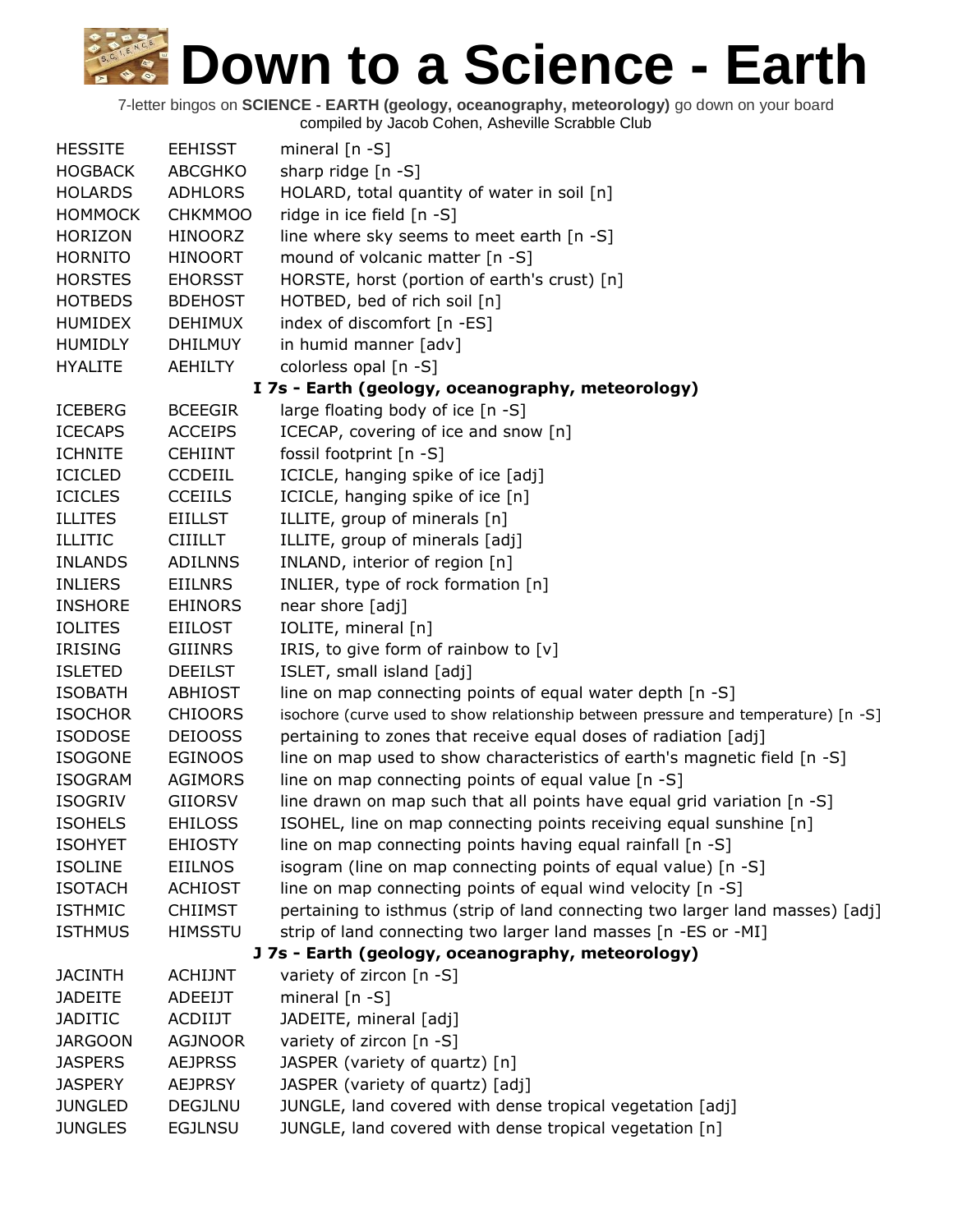| K 7s - Earth (geology, oceanography, meteorology) |                |                                                                                   |
|---------------------------------------------------|----------------|-----------------------------------------------------------------------------------|
| <b>KAINITE</b>                                    | <b>AEIIKNT</b> | mineral salt [n -S]                                                               |
| <b>KAINITS</b>                                    | <b>AIIKNST</b> | KAINIT, kainite (mineral salt) [n]                                                |
| <b>KAMSEEN</b>                                    | <b>AEEKMNS</b> | khamsin (hot, dry wind) [n -S]                                                    |
| <b>KAMSINS</b>                                    | <b>AIKMNSS</b> | KAMSIN, khamsin (hot, dry wind) [n]                                               |
| <b>KAOLINE</b>                                    | <b>AEIKLNO</b> | kaolin (fine white clay) [n -S]                                                   |
| <b>KAOLINS</b>                                    | <b>AIKLNOS</b> | KAOLIN, fine white clay [n]                                                       |
| <b>KARSTIC</b>                                    | <b>ACIKRST</b> | KARST, limestone region [adj]                                                     |
| <b>KERNITE</b>                                    | <b>EEIKNRT</b> | mineral $[n - S]$                                                                 |
| <b>KEROGEN</b>                                    | <b>EEGKNOR</b> | substance found in shale [n -S]                                                   |
| <b>KHAMSIN</b>                                    | <b>AHIKMNS</b> | hot, dry wind [n -S]                                                              |
| <b>KILOBAR</b>                                    | ABIKLOR        | unit of atmospheric pressure [n -S]                                               |
| <b>KUNZITE</b>                                    | <b>EIKNTUZ</b> | mineral $[n - S]$                                                                 |
| <b>KYANITE</b>                                    | <b>AEIKNTY</b> | cyanite (mineral) [n -S]                                                          |
|                                                   |                | L 7s - Earth (geology, oceanography, meteorology)                                 |
| <b>LAGOONS</b>                                    | <b>AGLNOOS</b> | LAGOON, shallow body of water [n]                                                 |
| <b>LAGUNAS</b>                                    | <b>AAGLNSU</b> | LAGUNA, lagoon (shallow body of water) [n]                                        |
| <b>LAGUNES</b>                                    | <b>AEGLNSU</b> | LAGUNE, lagoon (shallow body of water) [n]                                        |
| LAKEBED                                           | ABDEEKL        | floor of lake [n -S]                                                              |
| LALLAND                                           | <b>AADLLLN</b> | lowland (area of land lying lower than adjacent country) [n -S]                   |
| LALLANS                                           | <b>AALLLNS</b> | LALLAN, lowland (area of land lying lower than adjacent country) [n]              |
| <b>LAPIDES</b>                                    | <b>ADEILPS</b> | LAPIS, semiprecious stone [n]                                                     |
| <b>LAPISES</b>                                    | <b>AEILPSS</b> | LAPIS, semiprecious stone [n]                                                     |
| <b>LATOSOL</b>                                    | <b>ALLOOST</b> | tropical soil [n -S]                                                              |
| <b>LATTENS</b>                                    | <b>AELNSTT</b> | LATTEN, brass-like alloy [n]                                                      |
| LATTINS                                           | <b>AILNSTT</b> | LATTIN, latten (brass-like alloy) [n]                                             |
| LAZULIS                                           | <b>AILLSUZ</b> | LAZULI, mineral [n]                                                               |
| LEEWARD                                           | ADEELRW        | direction toward which wind is blowing [n -S]                                     |
| <b>LEUCITE</b>                                    | <b>CEEILTU</b> | mineral $[n - S]$                                                                 |
| LIASSIC                                           | <b>ACIILSS</b> | of or pertaining to certain geologic time period [adj]                            |
| <b>LIGNITE</b>                                    | <b>EGIILNT</b> | type of coal $[n - S]$                                                            |
| <b>LIGURES</b>                                    | <b>EGILRSU</b> | LIGURE, precious stone [n]                                                        |
| <b>LITHIFY</b>                                    | <b>FHIILTY</b> | to petrify (to convert into stone) [v -FIED, -ING, -FIES]                         |
| LITHOID                                           | <b>DHIILOT</b> | resembling stone [adj]                                                            |
| <b>LITORAL</b>                                    | <b>AILLORT</b> | pertaining to coastal region [adj]                                                |
| <b>LOAMIER</b>                                    | <b>AEILMOR</b> | LOAMY, resembling loam (tyoe of soil) [adj]                                       |
| <b>LOCHANS</b>                                    | <b>ACHLNOS</b> | LOCHAN, small lake (sizable inland body of water) [n]                             |
| <b>LOESSAL</b>                                    | <b>AELLOSS</b> | LOESS, soil deposit [adj]                                                         |
| <b>LOESSES</b>                                    | <b>EELOSSS</b> | LOESS, soil deposit [n]                                                           |
| <b>LOWLAND</b>                                    | <b>ADLLNOW</b> | area of land lying lower than adjacent country [n -S]                             |
|                                                   |                | M 7s - Earth (geology, oceanography, meteorology)                                 |
| <b>MAGMATA</b>                                    | <b>AAAGMMT</b> | MAGMA, molten matter from which igneous rock is formed [n]                        |
| MALMIER                                           | AEILMMR        | MALMY, resembling malm (soft, friable limestone) [adj]                            |
| <b>MALTHAS</b>                                    | <b>AAHLMST</b> | MALTHA, natural tar [n]                                                           |
| <b>MAREMMA</b>                                    | AAEMMMR        | marshy coastal region [n -ME]                                                     |
| <b>MARLIER</b>                                    | AEILMRR        | MARLY, abounding with marl (earthy deposit containing lime, clay, and sand) [adj] |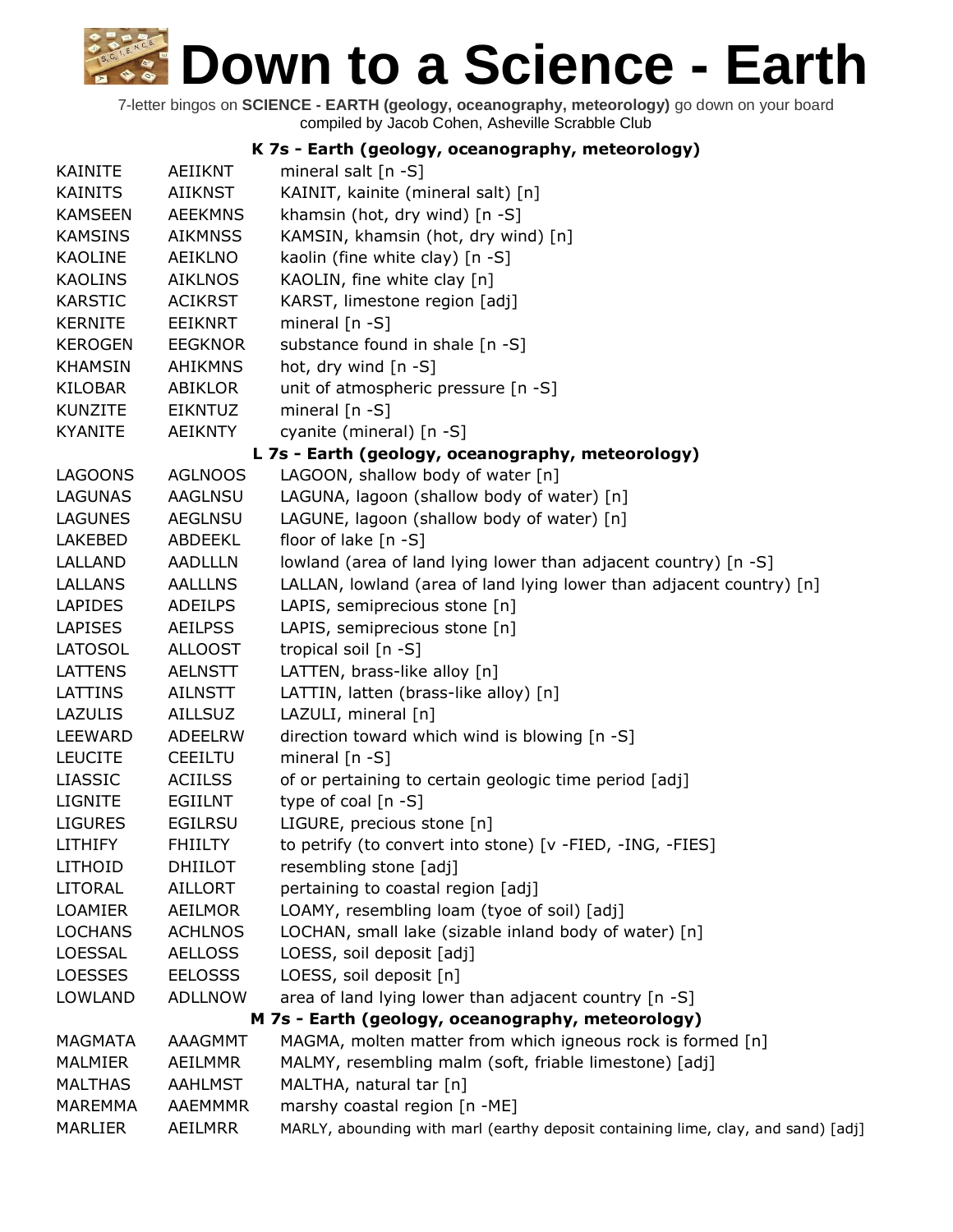| <b>MARLITE</b> | AEILMRT        | type of marl $[n - S]$                                                                          |
|----------------|----------------|-------------------------------------------------------------------------------------------------|
| <b>MARSHED</b> | <b>ADEHMRS</b> | MARSH, tract of low, wet land [adj]                                                             |
| <b>MARSHES</b> | <b>AEHMRSS</b> | MARSH, tract of low, wet land [n]                                                               |
| <b>MASKEGS</b> | <b>AEGKMSS</b> | MASKEG, muskeg (marsh (tract of low, wet land)) [n]                                             |
| <b>MASSIFS</b> | <b>AFIMSSS</b> | MASSIF, principal mountain mass [n]                                                             |
| <b>MAUSIER</b> | AEIMRSU        | MAUSY, mauzy (foggy, misty) [adj]                                                               |
| <b>MAUZIER</b> | AEIMRUZ        | MAUZY, foggy, misty [adj]                                                                       |
| <b>MEADOWS</b> | <b>ADEMOSW</b> | MEADOW, tract of grassland [n]                                                                  |
| <b>MEADOWY</b> | <b>ADEMOWY</b> | MEADOW, tract of grassland [adj]                                                                |
| <b>MEGABAR</b> | <b>AABEGMR</b> | unit of pressure [n -S]                                                                         |
| <b>METEORS</b> | <b>EEMORST</b> | METEOR, small celestial body that enters earth's atmosphere [n]                                 |
| <b>MIDAIRS</b> | ADIIMRS        | MIDAIR, region in middle of air [n]                                                             |
| MINABLE        | ABEILMN        | capable of being mined [adj]                                                                    |
| MINERAL        | <b>AEILMNR</b> | naturally occurring inorganic substance having characteristic set of physical properties [n -S] |
| <b>MININGS</b> | <b>GIIMNNS</b> | MINING, process or business of working mines (excavations in earth) [n]                         |
| <b>MIOCENE</b> | <b>CEEIMNO</b> | of or pertaining to certain geologic time period [adj]                                          |
| <b>MIRIEST</b> | <b>EIIMRST</b> | MIRY, swampy (marshy (resembling marsh (tract of low, wet land))) [adj]                         |
| <b>MISTBOW</b> | <b>BIMOSTW</b> | fogbow (nebulous arc of light sometimes seen in fog) [n -S]                                     |
| <b>MISTILY</b> | <b>IILMSTY</b> | in misty manner [adv]                                                                           |
| <b>MISTING</b> | <b>GIIMNST</b> | MIST, to become blurry [v]                                                                      |
| <b>MISTRAL</b> | <b>AILMRST</b> | cold, dry wind [n -S]                                                                           |
| MIZZLED        | <b>DEILMZZ</b> | MIZZLE, to rain in fine droplets [v]                                                            |
| <b>MIZZLES</b> | <b>EILMSZZ</b> | MIZZLE, to rain in fine droplets [v]                                                            |
| <b>MONSOON</b> | <b>MNNOOOS</b> | seasonal wind [n -S]                                                                            |
| <b>MONTANE</b> | <b>AEMNNOT</b> | lower vegetation belt of mountain [n -S]                                                        |
| <b>MOONBOW</b> | <b>BMNOOOW</b> | rainbow formed by light from moon [n -S]                                                        |
| <b>MOONDOG</b> | DGMNOOO        | bright spot in sky formed by moonlight [n -S]                                                   |
| <b>MOORIER</b> | <b>EIMOORR</b> | MOORY, marshy (resembling marsh (tract of low, wet land)) [adj]                                 |
| <b>MOORISH</b> | <b>HIMOORS</b> | marshy (resembling marsh (tract of low, wet land)) [adj]                                        |
| <b>MORAINE</b> | AEIMNOR        | accumulation of debris deposited by glacier [n -S]                                              |
| <b>MORASSY</b> | <b>AMORSSY</b> | MORASS, marsh (tract of low, wet land) [adj]                                                    |
| <b>MOULINS</b> | <b>ILMNOSU</b> | MOULIN, vertical cavity in glacier [n]                                                          |
| <b>MUDFLAT</b> | <b>ADFLMTU</b> | level tract alternately covered and left bare by tide [n -S]                                    |
| <b>MUDROCK</b> | <b>CDKMORU</b> | pelite (rock composed of fine fragments) [n -S]                                                 |
| <b>MUGGIER</b> | EGGIMRU        | MUGGY, warm and humid [adj]                                                                     |
| <b>MUGGILY</b> | <b>GGILMUY</b> | in muggy (warm and humid) manner [adv]                                                          |
| <b>MULLITE</b> | <b>EILLMTU</b> | mineral $[n - S]$                                                                               |
| <b>MULLOCK</b> | CKLLMOU        | waste earth or rock from mine [n -S]                                                            |
| <b>MUSKEGS</b> | <b>EGKMSSU</b> | MUSKEG, marsh (tract of low, wet land) [n]                                                      |
|                |                | N 7s - Earth (geology, oceanography, meteorology)                                               |
| <b>NEOGENE</b> | <b>EEEGNNO</b> | of or pertaining to certain geologic time period [adj]                                          |
| <b>NIOBITE</b> | <b>BEIINOT</b> | mineral columbite [n -S]                                                                        |
| <b>NIPPIER</b> | <b>EIINPPR</b> | NIPPY, sharp or biting [adj]                                                                    |
| NIPPILY        | <b>IILNPPY</b> | in nippy (sharp or biting) manner [adv]                                                         |
| <b>NITINOL</b> | <b>IILNNOT</b> | alloy of nickel and titanium [n -S]                                                             |
| <b>NIVEOUS</b> | EINOSUV        | resembling snow [adj]                                                                           |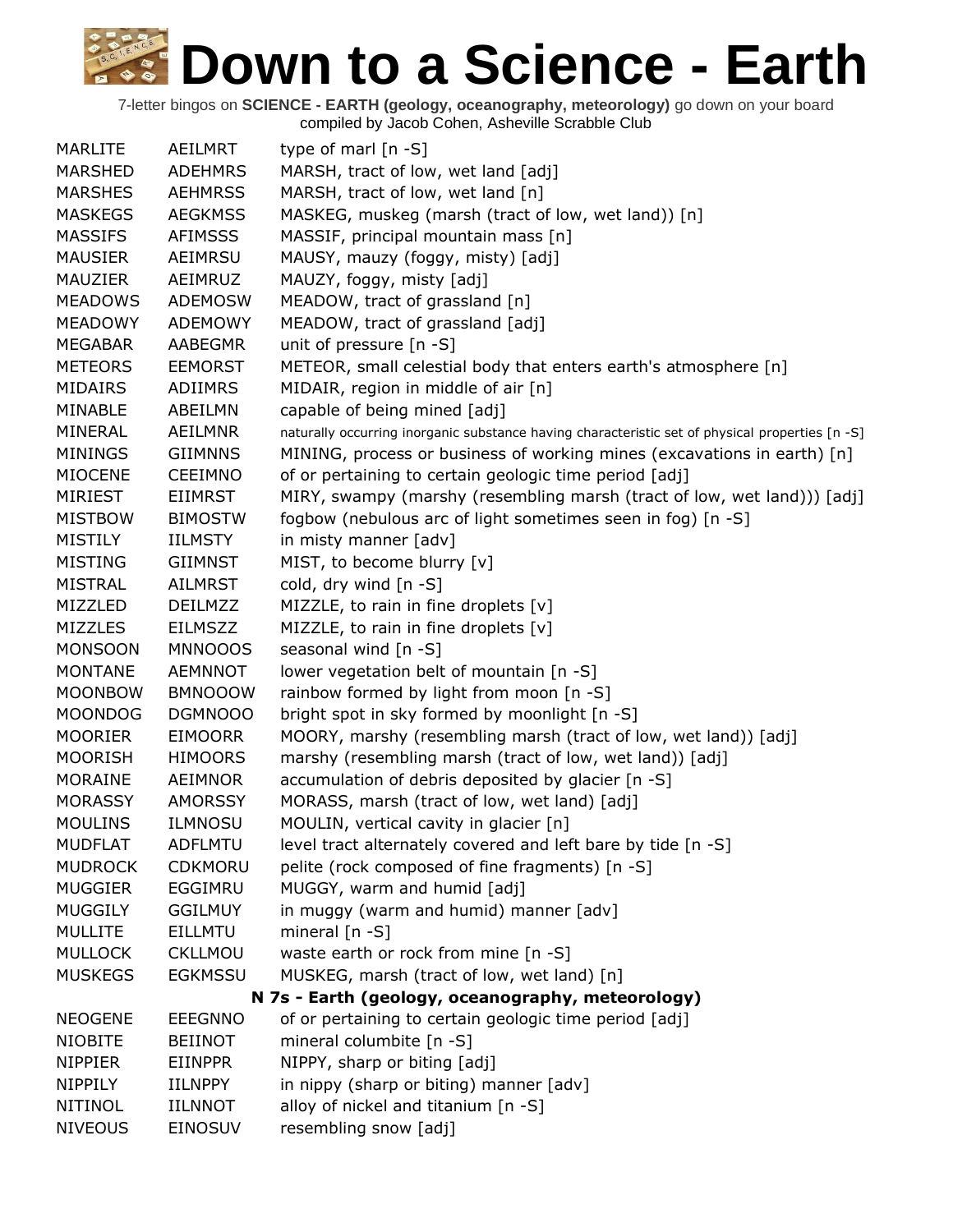| <b>NORITES</b> | <b>EINORST</b> | NORITE, granular rock [n]                                                             |
|----------------|----------------|---------------------------------------------------------------------------------------|
| <b>NORITIC</b> | <b>CIINORT</b> | NORITE, granular rock [adj]                                                           |
| <b>NORLAND</b> | <b>ADLNNOR</b> | region in north [n -S]                                                                |
| <b>NORTHER</b> | <b>EHNORRT</b> | wind or storm from north [n -S]                                                       |
| <b>NULLAHS</b> | <b>AHLLNSU</b> | NULLAH, ravine (narrow, steep-sided valley) [n]                                       |
| <b>NUNATAK</b> | <b>AAKNNTU</b> | mountain peak completely surrounded by glacial ice [n -S]                             |
|                |                | O 7s - Earth (geology, oceanography, meteorology)                                     |
| <b>OCEANIC</b> | <b>ACCEINO</b> | OCEAN, vast body of salt water that covers most of earth's surface [adj]              |
| <b>OILCAMP</b> | <b>ACILMOP</b> | living area for workers at oil well [n -S]                                            |
| <b>OLIVINE</b> | EIILNOV        | mineral $[n - S]$                                                                     |
| <b>OLOGIES</b> | <b>EGILOOS</b> | OLOGY, branch of knowledge [n]                                                        |
| <b>OLOGIST</b> | <b>GILOOST</b> | expert in particular ology [n -S]                                                     |
| <b>ONSHORE</b> | <b>EHNOORS</b> | toward shore [adv]                                                                    |
| <b>OOLITES</b> | <b>EILOOST</b> | OOLITE, variety of limestone [n]                                                      |
| <b>OOLITHS</b> | <b>HILOOST</b> | OOLITH, oolite (variety of limestone) [n]                                             |
| <b>OOLITIC</b> | <b>CIILOOT</b> | OOLITE, variety of limestone [adj]                                                    |
| <b>OPHITES</b> | <b>EHIOPST</b> | OPHITE, green mottled igneous rock [n]                                                |
| OPHITIC        | <b>CHIIOPT</b> | OPHITE, green mottled igneous rock [adj]                                              |
| <b>OREBODY</b> | <b>BDEOORY</b> | mass of ore in mine [n -DIES]                                                         |
| <b>OREIDES</b> | <b>DEEIORS</b> | OREIDE, oroide (alloy used to imitate gold) [n]                                       |
| <b>ORGANON</b> | <b>AGNNOOR</b> | system of rules for scientific investigation [n -S or -NA]                            |
| ORGANUM        | AGMNORU        | organon (system of rules for scientific investigation) [n -S or -NA]                  |
| <b>ORMOLUS</b> | <b>LMOORSU</b> | ORMOLU, alloy used to imitate gold [n]                                                |
| <b>OROGENS</b> | <b>EGNOORS</b> | OROGEN, belt of earth's crust involved in orogeny (process of mountain formation) [n] |
| <b>OROGENY</b> | <b>EGNOORY</b> | process of mountain formation [n -NIES]                                               |
| <b>OROIDES</b> | <b>DEIOORS</b> | OROIDE, alloy used to imitate gold [n]                                                |
| <b>OROLOGY</b> | <b>GLOOORY</b> | study of mountains [n -GIES]                                                          |
| <b>OUTWASH</b> | <b>AHOSTUW</b> | detritus washed from glacier [n -ES]                                                  |
| <b>OVERHOT</b> | <b>EHOORTV</b> | too hot [adj]                                                                         |
| <b>OVERWET</b> | <b>EEORTVW</b> | to wet too much [v -TTED, -TTING, -S]                                                 |
| <b>OZONIDE</b> | <b>DEINOOZ</b> | compound of ozone [n -S]                                                              |
| <b>OZONISE</b> | <b>EINOOSZ</b> | OZONIZE, to convert into ozone [v -D, -SING, -S]                                      |
| <b>OZONIZE</b> | EINOOZZ        | to convert into ozone [v -D, -ZING, -S]                                               |
| <b>OZONOUS</b> | <b>NOOOSUZ</b> | pertaining to ozone (form of oxygen) [adj]                                            |
|                |                | P 7s - Earth (geology, oceanography, meteorology)                                     |
| PACIFIC        | <b>ACCFIIP</b> | peaceful (undisturbed; calm) [adj]                                                    |
| PALUDAL        | AADLLPU        | pertaining to marsh (tract of low, wet land) [adj]                                    |
| <b>PAMPERO</b> | <b>AEMOPPR</b> | cold, dry wind [n -S]                                                                 |
| <b>PARAMOS</b> | <b>AAMOPRS</b> | PARAMO, plateau region of South America [n]                                           |
| <b>PARASOL</b> | <b>AALOPRS</b> | small, light umbrella [n -S]                                                          |
| <b>PARKIER</b> | <b>AEIKPRR</b> | PARKY, chilly (cool (moderately cold)) [adj]                                          |
| <b>PASCALS</b> | <b>AACLPSS</b> | PASCAL, unit of pressure [n]                                                          |
| PEDOCAL        | <b>ACDELOP</b> | type of soil [n -S]                                                                   |
| <b>PELITES</b> | <b>EEILPST</b> | PELITE, rock composed of fine fragments [n]                                           |
| PELITIC        | <b>CEIILPT</b> | PELITE, rock composed of fine fragments [adj]                                         |
| PENNINE        | <b>EEINNNP</b> | mineral [n -S]                                                                        |
|                |                |                                                                                       |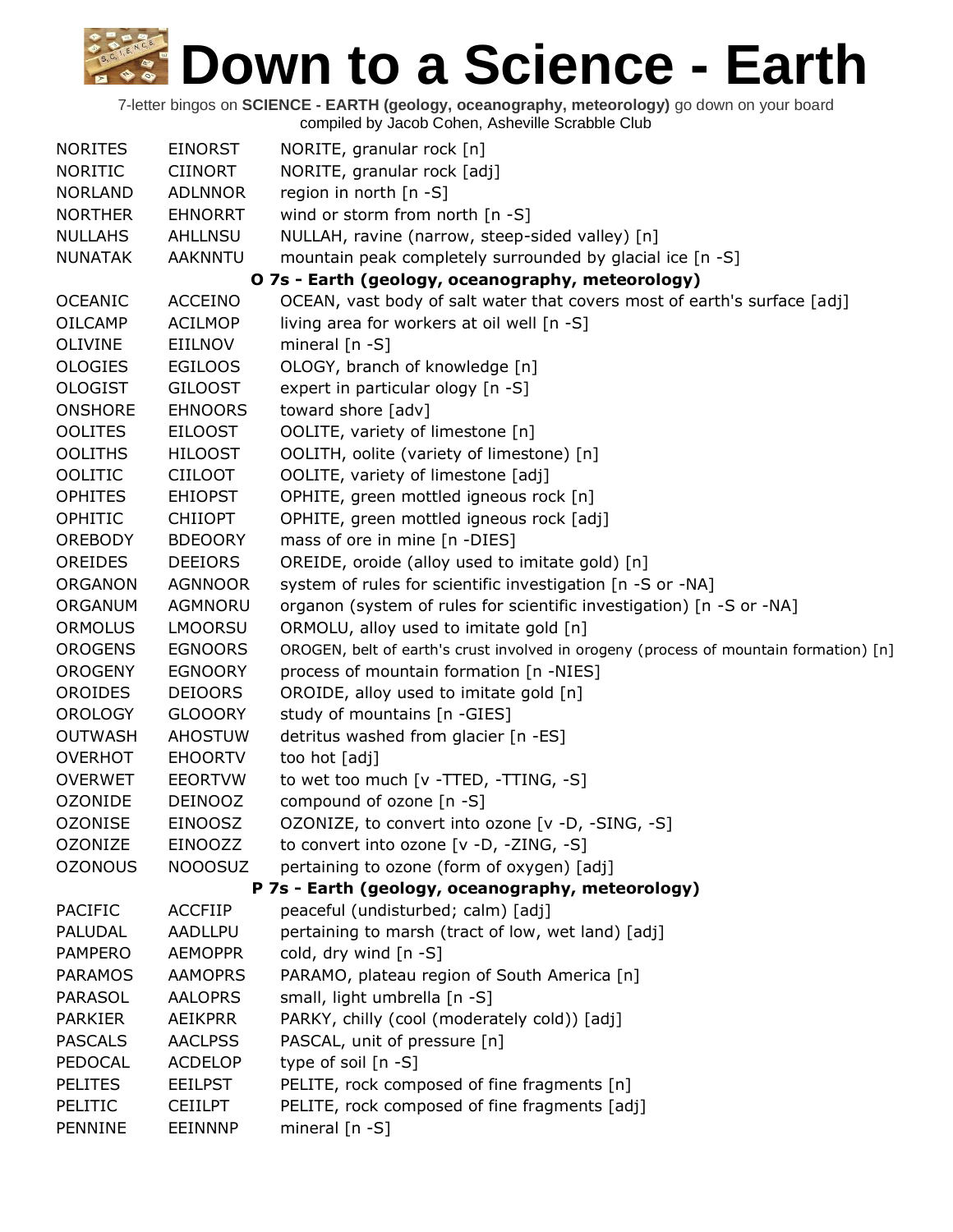| PERIDOT        | <b>DEIOPRT</b> | mineral $[n - S]$                                                  |
|----------------|----------------|--------------------------------------------------------------------|
| <b>PERLITE</b> | <b>EEILPRT</b> | volcanic glass [n -S]                                              |
| PERMIAN        | <b>AEIMNPR</b> | of or pertaining to certain geologic time period [adj]             |
| <b>PETRIFY</b> | <b>EFIPRTY</b> | to convert into stone [v -FIED, -ING, -FIES]                       |
| <b>PEWTERS</b> | <b>EEPRSTW</b> | PEWTER, tin alloy [n]                                              |
| <b>PEWTERY</b> | <b>EEPRTWY</b> | PEWTER, tin alloy [adj]                                            |
| <b>PICRITE</b> | <b>CEIIPRT</b> | igneous rock [n -S]                                                |
| <b>PINITES</b> | <b>EIINPST</b> | PINITE, mineral [n]                                                |
| PITHEAD        | <b>ADEHIPT</b> | mine entrance $[n -S]$                                             |
| PLATEAU        | AAELPTU        | level stretch of elevated land [n -S or -X]                        |
| <b>PLUTONS</b> | <b>LNOPSTU</b> | PLUTON, formation of igneous rock [n]                              |
| PLUVIAL        | <b>AILLPUV</b> | prolonged period of wet climate [n -S]                             |
| PLUVIAN        | <b>AILNPUV</b> | characterized by much rain [adj]                                   |
| <b>POCOSEN</b> | <b>CENOOPS</b> | pocosin (upland swamp) [n -S]                                      |
| <b>POCOSIN</b> | <b>CINOOPS</b> | upland swamp [n -S]                                                |
| <b>POCOSON</b> | <b>CNOOOPS</b> | pocosin (upland swamp) [n -S]                                      |
| <b>PODSOLS</b> | <b>DLOOPSS</b> | PODSOL, podzol (infertile soil) [n]                                |
| <b>PODZOLS</b> | <b>DLOOPSZ</b> | PODZOL, infertile soil [n]                                         |
| POGONIP        | <b>GINOOPP</b> | dense fog of suspended ice particles [n -S]                        |
| <b>POLDERS</b> | <b>DELOPRS</b> | POLDER, tract of low land reclaimed from body of water [n]         |
| <b>POTAMIC</b> | <b>ACIMOPT</b> | pertaining to rivers (large, natural stream of water) [adj]        |
| <b>PRAIRIE</b> | AEIIPRR        | tract of grassland [n -S]                                          |
| <b>PRECIPS</b> | <b>CEIPPRS</b> | PRECIP, precipitation [n]                                          |
| PREDIAL        | ADEILPR        | praedial (pertaining to land) [adj]                                |
| <b>PUMICED</b> | <b>CDEIMPU</b> | PUMICE, to polish with porous volcanic rock [v]                    |
| <b>PUMICER</b> | <b>CEIMPRU</b> | one that pumices (to polish with porous volcanic rock) [n -S]      |
| <b>PUMICES</b> | <b>CEIMPSU</b> | PUMICE, to polish with porous volcanic rock [v]                    |
| <b>PYROPES</b> | <b>EOPPRSY</b> | PYROPE, variety of garnet [n]                                      |
|                |                | Q 7s - Earth (geology, oceanography, meteorology)                  |
| QUINZIE        | EIINQUZ        | quinzhee (shelter made by hollowing out pile of snow) [n -S]       |
|                |                | R 7s - Earth (geology, oceanography, meteorology)                  |
| <b>RAINBOW</b> | <b>ABINORW</b> | arc of spectral colors formed in sky [n -S]                        |
| <b>RAINIER</b> | <b>AEIINRR</b> | RAINY, marked by rain [adj]                                        |
| RAINILY        | <b>AIILNRY</b> | in rainy manner [adv]                                              |
| <b>RAINING</b> | <b>AGIINNR</b> | RAIN, to fall like rain (drops of water condensed from clouds) [v] |
| RAINOUT        | AINORTU        | atomic fallout occurring in precipitation [n -S]                   |
| <b>RAVINES</b> | <b>AEINRSV</b> | RAVINE, narrow, steep-sided valley [n]                             |
| <b>REALGAR</b> | <b>AAEGLRR</b> | mineral $[n - S]$                                                  |
| <b>REEFIER</b> | <b>EEEFIRR</b> | REEFY, abounding in ridges of rock [adj]                           |
| <b>REFLOOD</b> | <b>DEFLOOR</b> | FLOOD, to inundate (to overwhelm with water) [v -ED, -ING, -S]     |
| <b>REGOSOL</b> | <b>EGLOORS</b> | type of soil $[n - S]$                                             |
| <b>REGREEN</b> | <b>EEEGNRR</b> | to green again [v -ED, -ING, -S]                                   |
| <b>RIDGIER</b> | <b>DEGIIRR</b> | RIDGY, having ridges [adj]                                         |
| <b>RIDGING</b> | <b>DGGIINR</b> | RIDGE, to form into ridges (long, narrow elevations) [v]           |
| <b>RIMIEST</b> | <b>EIIMRST</b> | RIMY, frosty (covered with frost) [adj]                            |
| <b>RIMROCK</b> | <b>CIKMORR</b> | type of rock formation [n -S]                                      |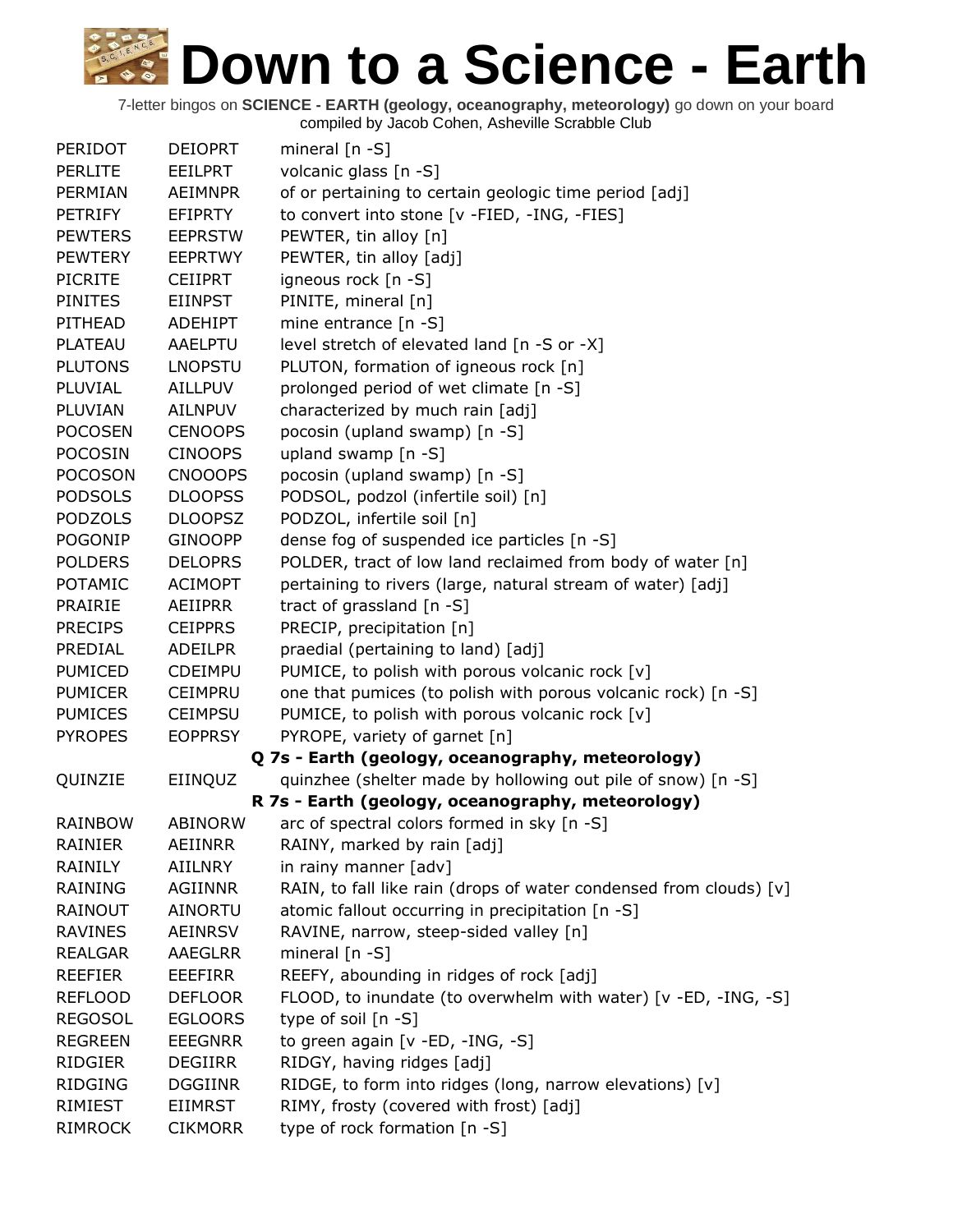| <b>RIVAGES</b> | AEGIRSV        | RIVAGE, coast, shore, or bank [n]                                                  |
|----------------|----------------|------------------------------------------------------------------------------------|
| <b>RIVULET</b> | <b>EILRTUV</b> | small stream [n S]                                                                 |
| <b>RUBACES</b> | <b>ABCERSU</b> | RUBACE, rubasse (variety of quartz) [n]                                            |
| <b>RUBASSE</b> | ABERSSU        | variety of quartz [n -S]                                                           |
| <b>RUNLETS</b> | <b>ELNRSTU</b> | RUNLET, small stream [n]                                                           |
| <b>RUNNELS</b> | <b>ELNNRSU</b> | RUNNEL, small stream [n]                                                           |
| <b>RUNOFFS</b> | <b>FFNORSU</b> | RUNOFF, rainfall that is not absorbed by soil [n]                                  |
| <b>RUTILES</b> | <b>EILRSTU</b> | RUTILE, mineral [n]                                                                |
|                |                | S 7s - Earth (geology, oceanography, meteorology)                                  |
| <b>SABKHAS</b> | <b>AABHKSS</b> | SABKHA, coastal, flat, periodically flooded area in northern Africa [n]            |
| <b>SALINAS</b> | <b>AAILNSS</b> | SALINA, pond, marsh, or lake containing salt water [n]                             |
| <b>SALTING</b> | <b>AGILNST</b> | land regularly flooded by tides [n -S                                              |
| SAMIELS        | <b>AEILMSS</b> | SAMIEL, simoom (hot, dry desert wind) [n]                                          |
| <b>SANDBAG</b> | <b>AABDGNS</b> | to surround with bags of sand (loose granular rock material) [v -GGED, -GGING, -S] |
| <b>SANDBAR</b> | <b>AABDNRS</b> | ridge of sand formed in river or sea [n -S]                                        |
| <b>SANSARS</b> | <b>AANRSSS</b> | SANSAR, sarsar (cold, whistling wind) [n]                                          |
| <b>SARDIUS</b> | ADIRSSU        | sard (variety of quartz) [n -ES]                                                   |
| <b>SARSARS</b> | <b>AARRSSS</b> | SARSAR, cold, whistling wind [n]                                                   |
| <b>SARSENS</b> | <b>AENRSSS</b> | SARSEN, large sandstone block [n]                                                  |
| <b>SAVANNA</b> | <b>AAANNSV</b> | SAVANNA, flat, treeless grassland [n -S]                                           |
| <b>SCHISTS</b> | <b>CHISSST</b> | SCHIST, rock that readily splits into parallel layers [n]                          |
| <b>SCHORLS</b> | <b>CHLORSS</b> | SCHORL, mineral [n]                                                                |
| <b>SCIENCE</b> | <b>CCEEINS</b> | department of systematized knowledge [n -S]                                        |
| <b>SEADOGS</b> | <b>ADEGOSS</b> | SEADOG, fogbow (nebulous arc of light sometimes seen in fog) [n]                   |
| <b>SEASIDE</b> | <b>ADEEISS</b> | seashore (land bordering on sea) [n -S]                                            |
| <b>SEICHES</b> | <b>CEEHISS</b> | SEICHE, oscillation of surface of lake or landlocked sea [n]                       |
| SEISMAL        | <b>AEILMSS</b> | SEISM, earthquake [adj]                                                            |
| <b>SEISMIC</b> | <b>CEIIMSS</b> | SEISM, earthquake [adj]                                                            |
| <b>SELTZER</b> | <b>EELRSTZ</b> | carbonated mineral water [n -S]                                                    |
| <b>SEREINS</b> | <b>EEINRSS</b> | SEREIN, fine rain falling from apparently clear sky [n]                            |
| <b>SFERICS</b> | <b>CEFIRSS</b> | electronic detector of storms [n]                                                  |
| <b>SHALIER</b> | <b>AEHILRS</b> | SHALY, resembling shale (fissile rock) [adj] / SHALEY, shaly [adj]                 |
| <b>SHAMALS</b> | <b>AAHLMSS</b> | SHAMAL, hot, dry wind [n]                                                          |
| <b>SHOWERY</b> | <b>EHORSWY</b> | abounding in briefs periods of rain [adj]                                          |
| <b>SIENITE</b> | <b>EEIINST</b> | syenite (igneous rock) [n -S]                                                      |
| <b>SIERRAN</b> | <b>AEINRRS</b> | SIERRA, mountain range [adj]                                                       |
| <b>SIERRAS</b> | <b>AEIRRSS</b> | SIERRA, mountain range [n]                                                         |
| <b>SILEXES</b> | <b>EEILSSX</b> | SILEX, silica (form of silicon) [n]                                                |
| <b>SILICAS</b> | <b>ACIILSS</b> | SILICA, form of silicon [n]                                                        |
| <b>SILICON</b> | <b>CIILNOS</b> | nonmetallic element [n -S]                                                         |
| <b>SILTIER</b> | <b>EIILRST</b> | SILTY, full of silt [adj]                                                          |
| <b>SILTING</b> | <b>GIILNST</b> | SILT, to fill with silt (sedimentary material) [v]                                 |
| <b>SIMOOMS</b> | <b>IMMOOSS</b> | SIMOOM, hot, dry desert wind [n]                                                   |
| <b>SIROCCO</b> | <b>CCIOORS</b> | hot, dry wind [n -S]                                                               |
| <b>SIZZLER</b> | <b>EILRSZZ</b> | very hot day [n -S]                                                                |
| <b>SKYLESS</b> | <b>EKLSSSY</b> | having sky obscured by clouds [adj]                                                |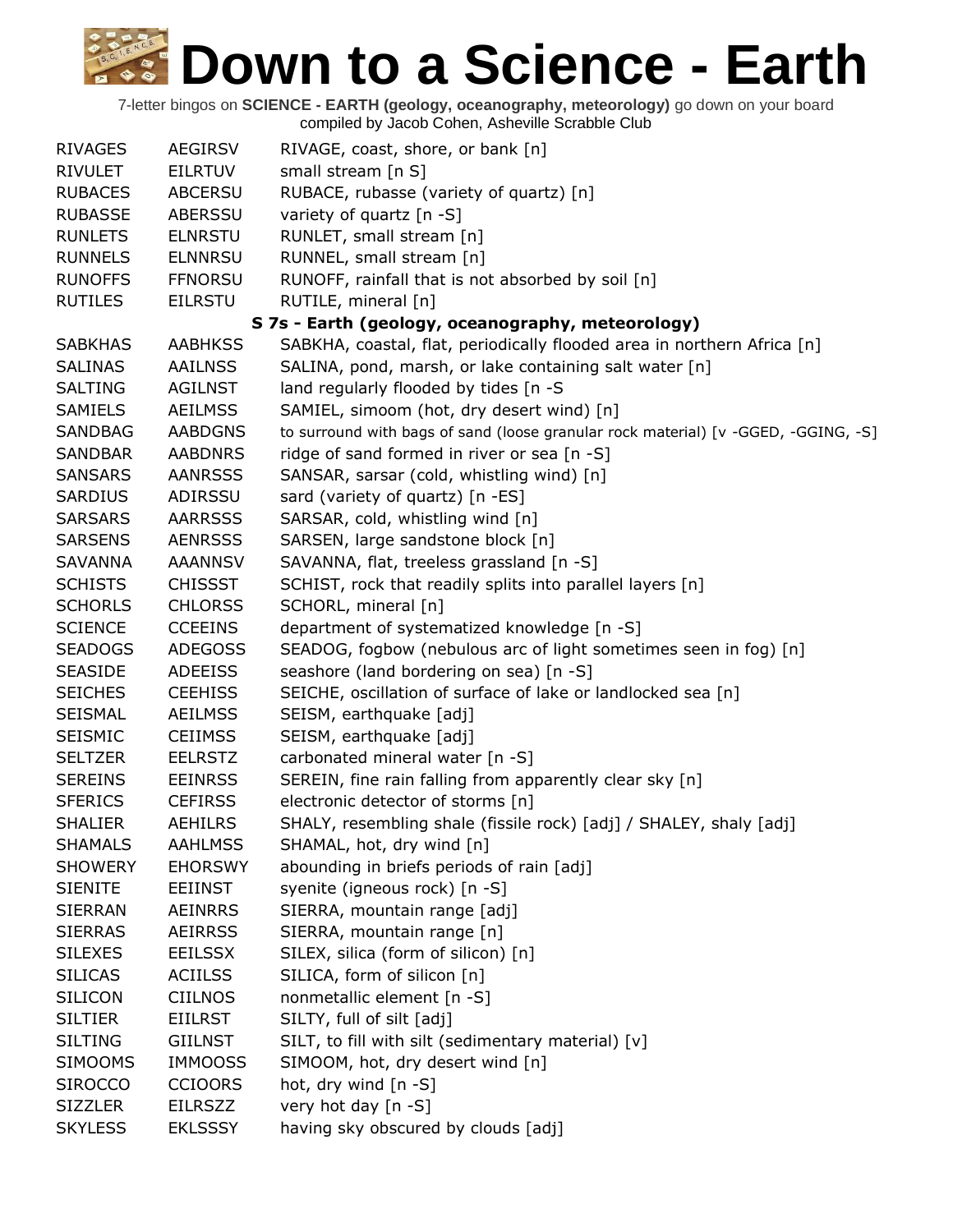| <b>SKYLIKE</b> | <b>EIKKLSY</b> | resembling sky [adj]                                                              |
|----------------|----------------|-----------------------------------------------------------------------------------|
| <b>SKYLINE</b> | <b>EIKLNSY</b> | horizon (line where sky seems to meet earth) [n -S]                               |
| <b>SKYWARD</b> | <b>ADKRSWY</b> | toward sky [adv]                                                                  |
| <b>SLEETED</b> | <b>DEEELST</b> | SLEET, to shower sleet (frozen rain) [v]                                          |
| <b>SLIEVES</b> | <b>EEILSSV</b> | SLIEVE, mountain (large, natural elevation of earth's surface) [n]                |
| <b>SLOUGHY</b> | <b>GHLOSUY</b> | miry (swampy (marshy (resembling marsh))) [adj -HIER, -HIEST]                     |
| SNAWING        | <b>AGINNSW</b> | SNAW, to snow (to fall as snow (precipitation in form of ice crystals)) [v]       |
| <b>SNOWCAP</b> | <b>ACNOPSW</b> | covering of snow [n -S]                                                           |
| SNOWIER        | <b>EINORSW</b> | SNOWY, abounding in snow [adj]                                                    |
| SNOWILY        | <b>ILNOSWY</b> | in snowy manner [adv]                                                             |
| SNOWING        | <b>GINNOSW</b> | SNOW, to fall as snow (precipitation in form of ice crystals) [v]                 |
| <b>SOLANOS</b> | <b>ALNOOSS</b> | SOLANO, strong, hot wind [n]                                                      |
| <b>SOUPIER</b> | <b>EIOPRSU</b> | SOUPY, foggy (filled with fog) [adj]                                              |
| <b>SOUPILY</b> | <b>ILOPSUY</b> | SOUPY, foggy (filled with fog) [adv]                                              |
| <b>SOUTHER</b> | <b>EHORSTU</b> | wind or storm from south [n -S]                                                   |
| <b>SOWBACK</b> | <b>ABCKOSW</b> | low ridge of sand [n -S]                                                          |
| <b>SPATHIC</b> | <b>ACHIPST</b> | sparry (resembling spar (lustrous mineral)) [adj]                                 |
| <b>SPEISES</b> | <b>EEIPSSS</b> | SPEISE, speiss (metallic mixture obtained in smelting certain ores) [n]           |
| <b>SPHENES</b> | <b>EEHNPSS</b> | SPHENE, mineral [n]                                                               |
| <b>SPILITE</b> | <b>EIILPST</b> | form of basalt $[n -S]$                                                           |
| <b>SPINELS</b> | <b>EILNPSS</b> | SPINEL, mineral [n]                                                               |
| <b>SPUNKIE</b> | <b>EIKNPSU</b> | light caused by combustion of marsh gas [n -S]                                    |
| SQUALLY        | <b>ALLQSUY</b> | gusty (blowing in gusts) [adj -LIER, -LIEST]                                      |
| <b>STEELED</b> | <b>DEEELST</b> | STEEL, to cover with steel (tough iron alloy) [v]                                 |
| <b>STOPERS</b> | <b>EOPRSST</b> | STOPER, one that stopes (to excavate in layers, as ore) [n]                       |
| <b>STOPING</b> | <b>GINOPST</b> | process of excavating in layers [n -S] / STOPE, to excavate in layers, as ore [v] |
| <b>STORMED</b> | <b>DEMORST</b> | STORM, to blow violently [v]                                                      |
| <b>STOURES</b> | <b>EORSSTU</b> | STOURE, stour (dust) [n]                                                          |
| <b>STOURIE</b> | <b>EIORSTU</b> | stoury (dusty (full of dust)) [adj]                                               |
| <b>STRATHS</b> | <b>AHRSSTT</b> | STRATH, wide river valley [n]                                                     |
| <b>STRATUS</b> | ARSSTTU        | type of cloud [n -TI or -ES]                                                      |
| <b>STREAMS</b> | <b>AEMRSST</b> | STREAM, to flow in steady current [v]                                             |
| <b>STREAMY</b> | <b>AEMRSTY</b> | streaming [adj -MIER, -MIEST]                                                     |
| <b>SUBARID</b> | <b>ABDIRSU</b> | somewhat arid [adj]                                                               |
| <b>SUMMERS</b> | <b>EMMRSSU</b> | SUMMER, to pass summer (warmest season of year) [v]                               |
| <b>SUMMERY</b> | <b>EMMRSUY</b> | characteristic of summer [adj -RIER, -RIEST]                                      |
| <b>SUNBEAM</b> | ABEMNSU        | beam of sunlight [n -S]                                                           |
| <b>SUNBOWS</b> | <b>BNOSSUW</b> | SUNBOW, arc of spectral colors formed by sun shining through mist [n]             |
| <b>SUNDOGS</b> | <b>DGNOSSU</b> | SUNDOG, small rainbow (arc of spectral colors formed in sky) [n]                  |
| <b>SUNGLOW</b> | <b>GLNOSUW</b> | glow in sky caused by sun [n -S]                                                  |
| <b>SUNKERS</b> | <b>EKNRSSU</b> | SUNKER, ridge of rock near surface of sea [n]                                     |
| <b>SUNLAND</b> | <b>ADLNNSU</b> | area marked by great amount of sunshine [n -S]                                    |
| <b>SUNLESS</b> | <b>ELNSSSU</b> | having no sunlight [adj]                                                          |
| <b>SUNRAYS</b> | <b>ANRSSUY</b> | SUNRAY, ray of sunlight [n]                                                       |
| <b>SURFIER</b> | <b>EFIRRSU</b> | SURFY, abounding in breaking waves [adj]                                          |
| <b>SWELTER</b> | <b>EELRSTW</b> | to suffer from oppressive heat [v -ED, -ING, -S]                                  |
|                |                |                                                                                   |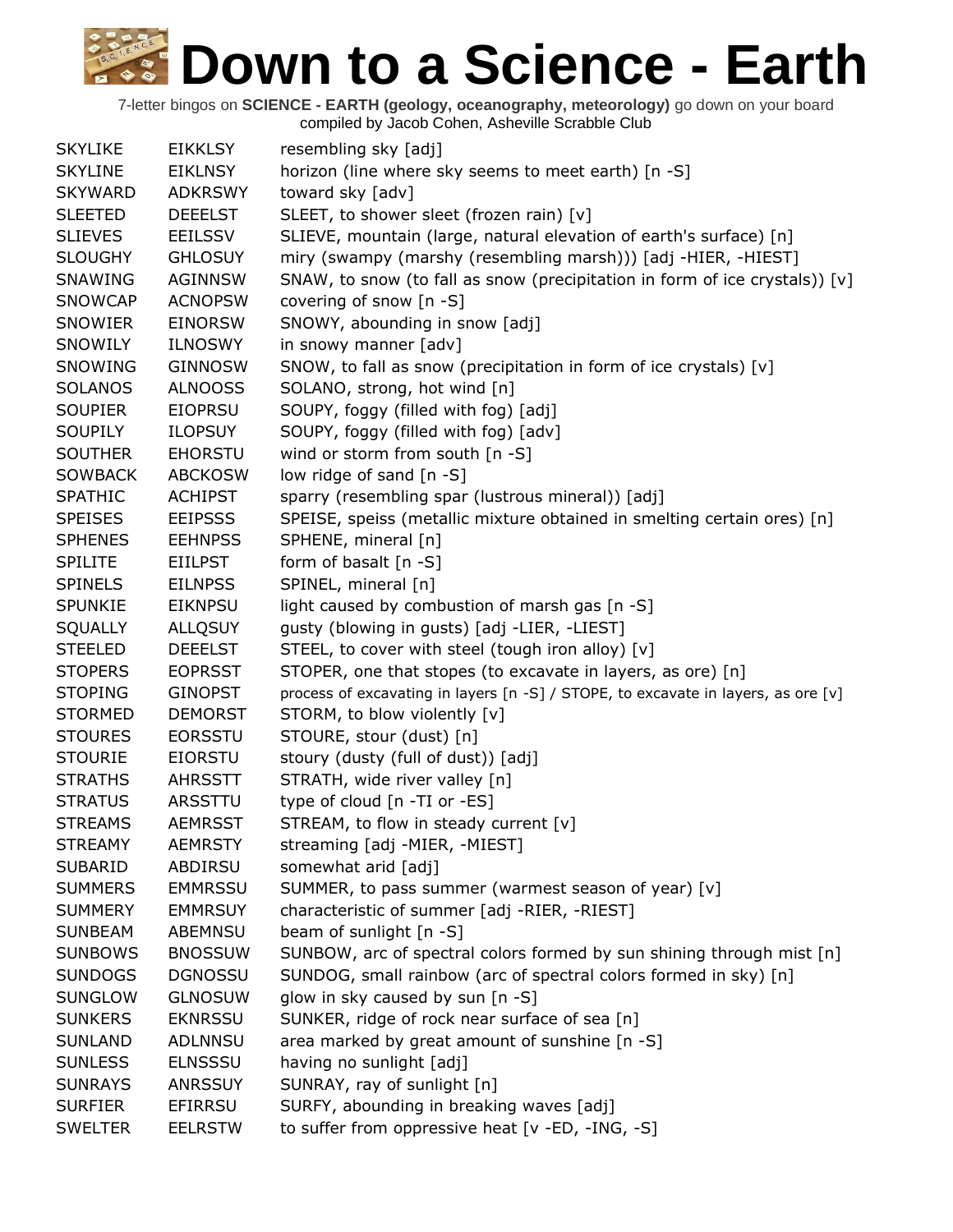| <b>SWELTRY</b>                                    | <b>ELRSTWY</b> | oppressively hot [adj -RIER, -RIEST]                                    |  |  |  |  |
|---------------------------------------------------|----------------|-------------------------------------------------------------------------|--|--|--|--|
| <b>SYENITE</b>                                    | <b>EEINSTY</b> | igneous rock [n -S]                                                     |  |  |  |  |
| <b>SYLVINE</b>                                    | <b>EILNSVY</b> | sylvite (ore of potassium) [n -S]                                       |  |  |  |  |
| <b>SYLVINS</b>                                    | <b>ILNSSVY</b> | SYLVIN, sylvite (ore of potassium) [n]                                  |  |  |  |  |
| <b>SYLVITE</b>                                    | <b>EILSTVY</b> | ore of potassium [n -S]                                                 |  |  |  |  |
| T 7s - Earth (geology, oceanography, meteorology) |                |                                                                         |  |  |  |  |
| <b>TAENITE</b>                                    | <b>AEEINTT</b> | nickel-iron alloy in meteorites [n -S]                                  |  |  |  |  |
| <b>TALCIER</b>                                    | <b>ACEILRT</b> | TALCY, TALC, to treat with talc (soft mineral with soapy texture) [adj] |  |  |  |  |
| <b>TALCING</b>                                    | <b>ACGILNT</b> | TALC, to treat with talc (soft mineral with soapy texture) [v]          |  |  |  |  |
| <b>TALCKED</b>                                    | <b>ACDEKLT</b> | TALC, to treat with talc (soft mineral with soapy texture) [v]          |  |  |  |  |
| <b>TALCOSE</b>                                    | <b>ACELOST</b> | TALC, to treat with talc (soft mineral with soapy texture) [adj]        |  |  |  |  |
| <b>TALCOUS</b>                                    | <b>ACLOSTU</b> | TALC, to treat with talc (soft mineral with soapy texture) [adj]        |  |  |  |  |
| <b>TALCUMS</b>                                    | <b>ACLMSTU</b> | TALCUM, to treat with powder made from talc [v]                         |  |  |  |  |
| <b>TALUSES</b>                                    | <b>AELSSTU</b> | TALUS, slope formed by accumulation of rock debris [n]                  |  |  |  |  |
| <b>TAMBACS</b>                                    | <b>AABCMST</b> | TAMBAC, tombac (alloy of copper and zinc) [n]                           |  |  |  |  |
| <b>TAMBAKS</b>                                    | <b>AABKMST</b> | TAMBAK, tombac (alloy of copper and zinc) [n]                           |  |  |  |  |
| <b>TAXITES</b>                                    | <b>AEISTTX</b> | TAXITE, volcanic rock [n]                                               |  |  |  |  |
| <b>TAXITIC</b>                                    | <b>ACIITTX</b> | TAXITE, volcanic rock [adj]                                             |  |  |  |  |
| <b>TEMBLOR</b>                                    | <b>BELMORT</b> | earthquake [n -ES, -S]                                                  |  |  |  |  |
| <b>TEPHRAS</b>                                    | <b>AEHPRST</b> | TEPHRA, solid material ejected from volcano [n]                         |  |  |  |  |
| <b>TERRANE</b>                                    | <b>AEENRRT</b> | rock formation [n -S]                                                   |  |  |  |  |
| <b>THALWEG</b>                                    | <b>AEGHLTW</b> | line defining lowest points along length of riverbed [n -S]             |  |  |  |  |
| <b>THERMAE</b>                                    | AEEHMRT        | hot springs [n -E]                                                      |  |  |  |  |
| <b>THERMAL</b>                                    | <b>AEHLMRT</b> | rising mass of warm air [n -S]                                          |  |  |  |  |
| <b>THORITE</b>                                    | <b>EHIORTT</b> | thorium ore [n -S]                                                      |  |  |  |  |
| <b>TIDALLY</b>                                    | <b>ADILLTY</b> | TIDAL, pertaining to tides [adv]                                        |  |  |  |  |
| <b>TIDERIP</b>                                    | <b>DEIIPRT</b> | riptide (tide that opposes other tides) [n -S]                          |  |  |  |  |
| <b>TIDEWAY</b>                                    | <b>ADEITWY</b> | tidal channel [n -S]                                                    |  |  |  |  |
| <b>TILLITE</b>                                    | <b>EIILLTT</b> | rock made up of consolidated clay, sand, gravel, and boulders [n -S]    |  |  |  |  |
| <b>TINCALS</b>                                    | <b>ACILNST</b> | TINCAL, crude borax [n]                                                 |  |  |  |  |
| <b>TITANIA</b>                                    | <b>AAIINTT</b> | mineral $[n - S]$                                                       |  |  |  |  |
| <b>TOMBACK</b>                                    | <b>ABCKMOT</b> | tombac (alloy of copper and zinc) [n -S]                                |  |  |  |  |
| <b>TOMBACS</b>                                    | <b>ABCMOST</b> | TOMBAC, alloy of copper and zinc [n]                                    |  |  |  |  |
| <b>TOMBAKS</b>                                    | <b>ABKMOST</b> | TOMBAK, tombac (alloy of copper and zinc) [n]                           |  |  |  |  |
| <b>TOMBOLO</b>                                    | <b>BLMOOOT</b> | sandbar connecting island to mainland [n -S]                            |  |  |  |  |
| <b>TOPAZES</b>                                    | <b>AEOPSTZ</b> | TOPAZ, mineral [n]                                                      |  |  |  |  |
| <b>TOPSOIL</b>                                    | <b>ILOOPST</b> | to remove surface layer of soil from [v -ED, -ING, -S]                  |  |  |  |  |
| <b>TORNADO</b>                                    | <b>ADNOORT</b> | violent windstorm [n -S or -ES]                                         |  |  |  |  |
| <b>TORRENT</b>                                    | <b>ENORRTT</b> | rapid stream of water [n -S]                                            |  |  |  |  |
| <b>TRASSES</b>                                    | <b>AERSSST</b> | TRASS, volcanic rock [n]                                                |  |  |  |  |
| <b>TRIPOLI</b>                                    | <b>IILOPRT</b> | soft, friable rock [n -S]                                               |  |  |  |  |
| <b>TROMMEL</b>                                    | <b>ELMMORT</b> | screen used for sifting rock, ore, or coal [n -S]                       |  |  |  |  |
| <b>TSUNAMI</b>                                    | AIMNSTU        | very large ocean wave [n -s]                                            |  |  |  |  |
| <b>TUNDRAS</b>                                    | ADNRSTU        | TUNDRA, level, treeless expanse of arctic land [n]                      |  |  |  |  |
| <b>TURGITE</b>                                    | <b>EGIRTTU</b> | iron ore [n -S]                                                         |  |  |  |  |
| <b>TYPHOON</b>                                    | <b>HNOOPTY</b> | tropical hurricane [n -S]                                               |  |  |  |  |